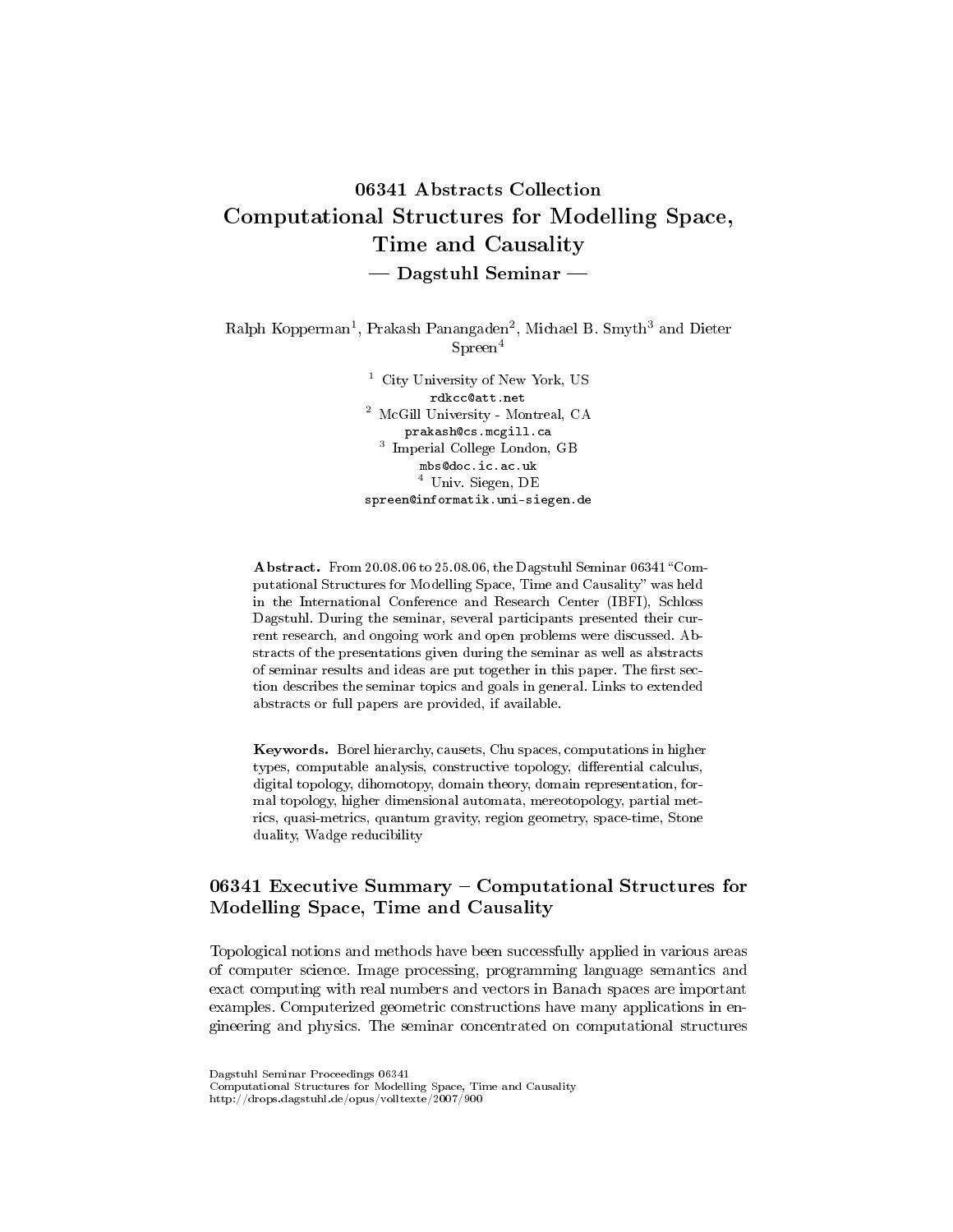for modelling space, time and causality, which are basic in these applications. Special emphasis was given to connections with physics.

Due to the digital nature of computation, such structures differ from the mathematical structures they model, based on the continuum, that are classically used in these fields. Their typical features include a graph-based digital framework useful in computing algorithms, and also feature asymmetry and partiality. The classical spaces contain only the ideal elements that are the result of a completed computation (approximation) process which involves algorithms based on moving between points (for which a graph structure is used). But spaces that also allow reasoning about such processes in a formal way must contain the partial (and finite) objects appearing during a computation as well, and must consider a limiting process. Only the partial and finite objects can be observed in finite time. The leading example of such a structure is the domain (in Scott's sense). Here, the finitely observable properties of a process are the primary objects of study. The ideal entities which are the only elements considered in classical mathematical structures are obtained as derived objects via the limiting relationship. By a continuous model of a classical space we usually mean a domain, perhaps with additional structure such as a measurement or partial metric to represent the original space, as the subspace of maximal points. This gives a handle on the computational aspects of the classical space.

This, from a computational perspective, is some of the motivation for developing alternative models, in which a partial ordering (of the approximation of ideal elements by partial or finite ones) is fundamental.

What is remarkable is that very similar order-theoretic models are being developed for (apparently) entirely different reasons in theoretical physics.

The singlarity theorems e.g. show that in classical general relativity the basic geometric assumptions break down (singularities develop) so one seeks alternatives: Ashtekar's quantum geometry, string theory or Sorkin's causets.

Rafael Sorkin and his collaborator in combinatorics, Graham Brightwell, working in a program towards quantum gravity where the causal structure is taken as fundamental, use causal sets as basic structure, which are nothing more than locally finite partial orders. Keye Martin and Prakash Panangaden showed that globally hyperbolic spacetimes (studied in Kronheimer and Penrose's 1967 classic, "On the structure of causal spaces", Proc. Camb. Phil. Soc.  $63, 481-501$ ) are special continuous domains.

There are several consequences of the work of Martin and Panangaden. The topology of the spacetime manifold can be reconstructed from the causal structure; indeed from a countable dense subset of the spacetime. The result relates the areas of domain theory in computing and causality in physics, and provides new tools for deriving results relevant to quantum gravity, but it is only a beginning and much needs to be done.

In most work in physics of the kind just mentioned, one views space (or space-time) as a continuous manifold. But by using domains, we gain a clearer view of ideas derived from computer science being applied in the direction of physics.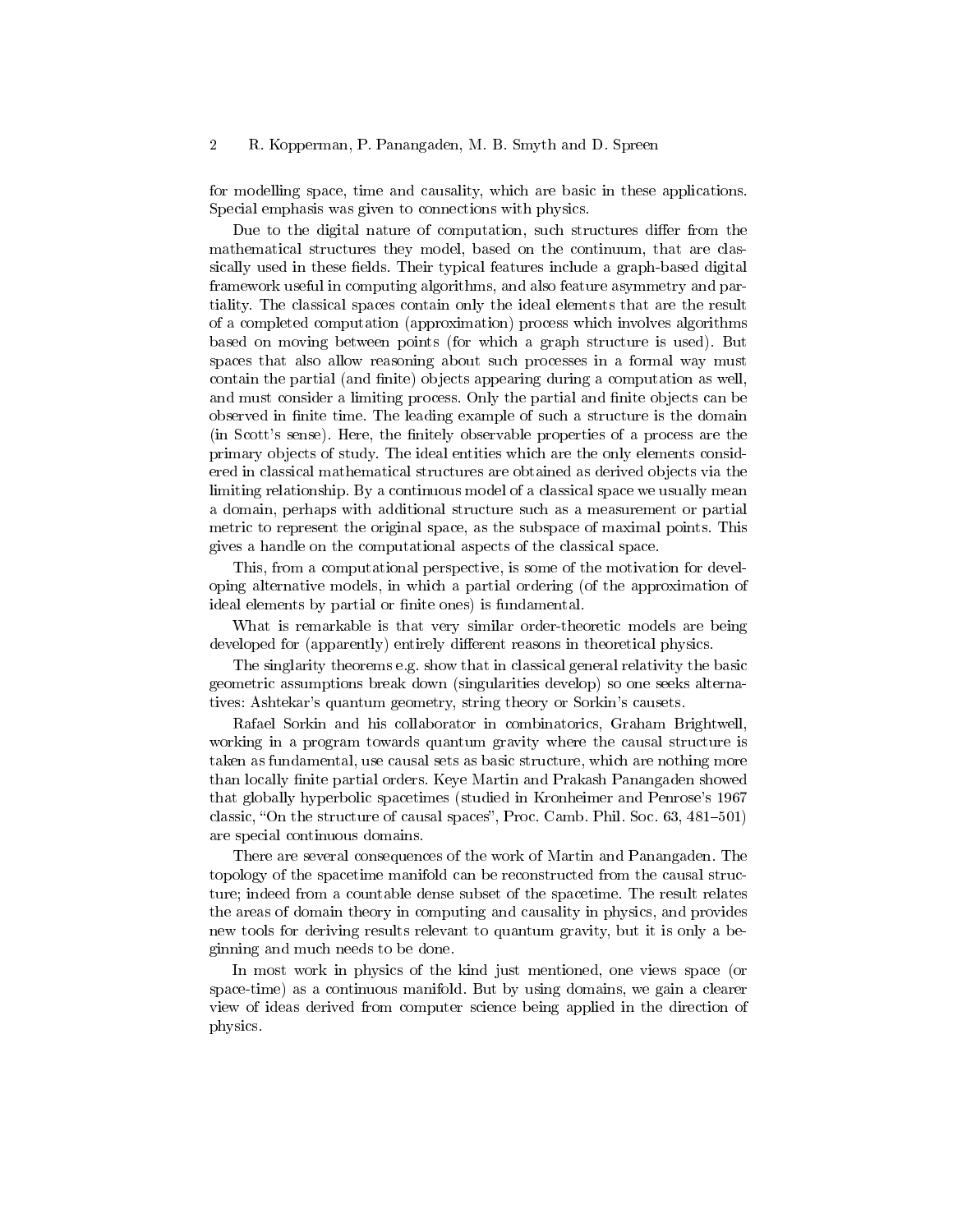There are reasons for wanting to consider also discrete models of space and time. Philosophically quantum mechanics suggests that one should look to discrete structures rather than continuum structures. There are no experiments that can probe arbitrarily deeply into the structure of spacetime (as that would require unboundedly high energies) so there can never be any experimental support for a true continuum.

We can now compare causal sets and other event structures with process models in computer science, so that posets and graphs will figure extensively in"discrete" models.

After very successful predecessor seminars in 2000, 2002 and 2004, the seminar in 2006 was the fourth in this series of Dagstuhl seminars which aim to bring together people working in fields like domain theory, topology, geometry, formal topology, and now causal spaces in physics, and to foster interaction between them. A further goal has always been to encourage communication and, hopefully, collaboration between computer scientists and those mathematicians and now physicists who work on similar problems but from a different perspective and who, often, are not aware of what their work has in common.

We are actively looking for people in more fields that involve related ideas of digital approximation of continuous structures.

This time the seminar attracted 49 participants representing 16 countries and 5 continents, among them 8 young researchers working for their master or PhD. The atmosphere was very friendly, but discussions were most lively. During the breaks and until late at night, participants also gathered in smaller groups for continuing discussions, communicating new results and exchanging ideas. Again the seminar led to several new research contacts, collaborations, and at least one successful application for a new Dagstuhl seminar.

As with the seminars in 2000 and 2004, the participants are again invited to submit a full paper for a special issue of *Theoretical Computer Science*.

The great success of the seminar is not only due to the participants, but also to all the staff members, both in Saarbrücken and Dagstuhl, who always do a great job in making everything run in such an efficient and smooth way. Our thanks go to both groups!

Keywords: Borel hierarchy, causets, Chu spaces, computations in higher types, computable analysis, constructive topology, differential calculus, digital topology, dihomotopy, domain theory, domain representation, formal topology, higher dimensional automata, mereotopology, partial metrics, quasi-metrics, quantum gravity, region geometry, space-time, Stone duality, Wadge reducibility

Joint work of: Kopperman, Ralph; Panangaden, Prakash; Smyth, Michael B.; Spreen, Dieter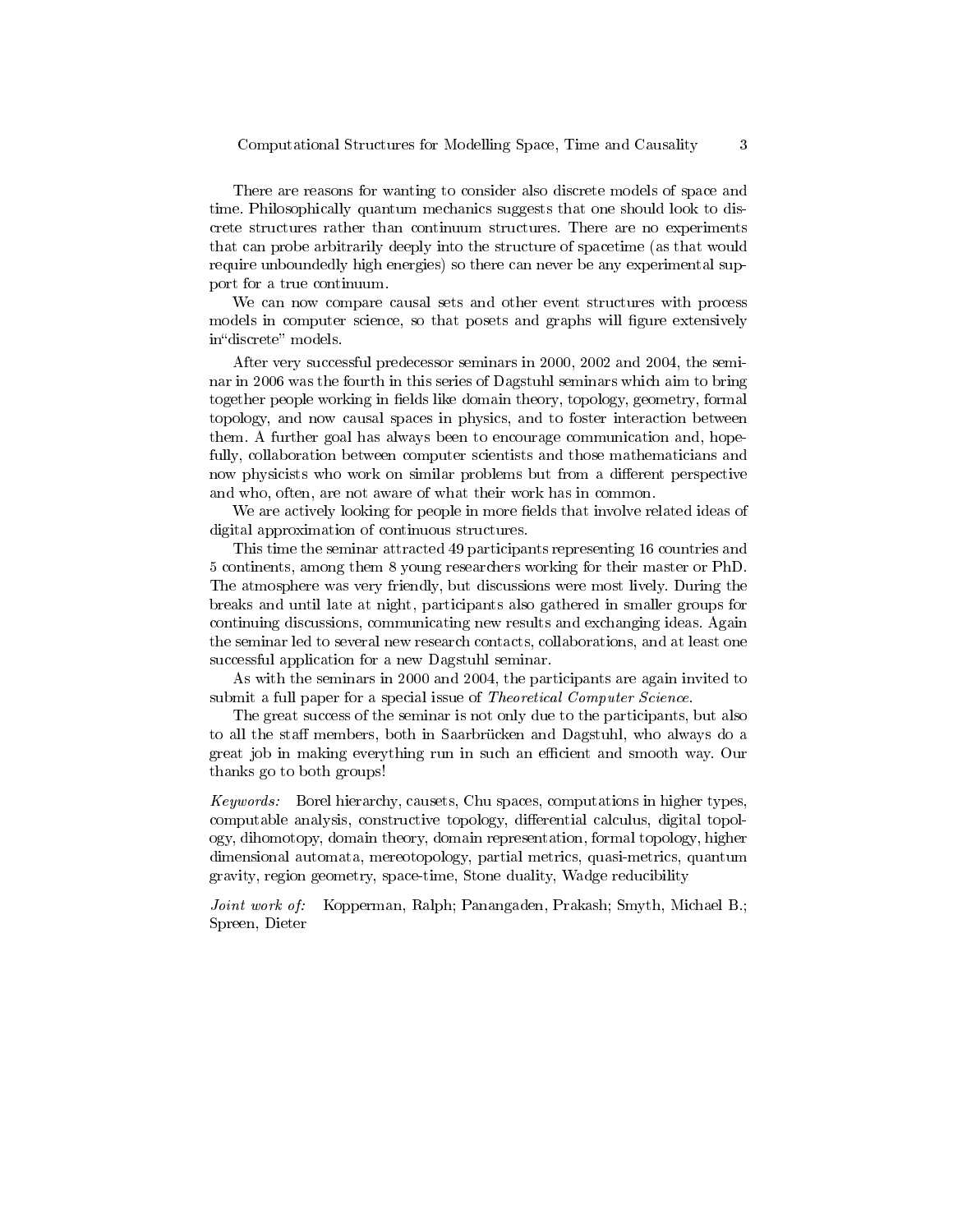#### Markovian concurrency model

#### Samy Abbes (University of Maryland - College Park, USA)

Markov chains are an example of process where causality has an influence on probability. The main feature is that only the present, not the whole past of a process, has an influence on its future. We propose to further extend the notion of Markovian process to systems featuring concurrency properties. In this setting, the notion of stopping operator, generalizing stopping times, is introduced, a Strong Markov property is given as well as consequences on renewal theory for concurrent processes.

Keywords: Concurrency, Markov operator, Petri net, event structures, partial order

# Classical Domain Theory lives faithfully in Topological Domain Theory

#### Ingo D. Battenfeld (University of Edinburgh, GB)

Classical Domain Theory, in form of countably-based continuous dcpos  $(\omega$ CONT), embedds into the topological domain theoretic framework, developed by Schröder and Simpson, and represented by the category of quotients of countably-based topological spaces  $(QCB)$  and its reflective subcategory of topological domains (TP). Both of these domain-theoretic frameworks provide useful constructions for denotational semantics, and in this talk, we give an overview how they compare. In particular, we outline that the free algebra construction for finitary inequational theories, which can be used to model computational effects, coincides in both frameworks. Thus, one can construct the classical powerdomains over countably-based continuous dcpos as free algebras in TP. Furthermore, the function space construction coincides for certain classes of dcpos, including the  $\omega$ FS-domains, which form the largest cartesian closed subcategory of  $\omega$ Cont.

Keywords: Denotational semantics, domain theory, domain constructions

### Domains and computational complexity in higher types

Ulrich Berger (University of Wales - Swansea, GB)

We apply logical relations to define two hierarchies of functionals in all finite types as new candidates for higher type feasibility. The first hierarchy uses logical relations to generalize Cobham's Limited Recursion on Notation to all nite types. The hierarchy coincides with Cook and Kapron's Basic feasible Functionals (BFF) up to type level two, but at higher types our hierarchy might be strictly larger than BFF. The second hierarchy is dened by a generalized Kripke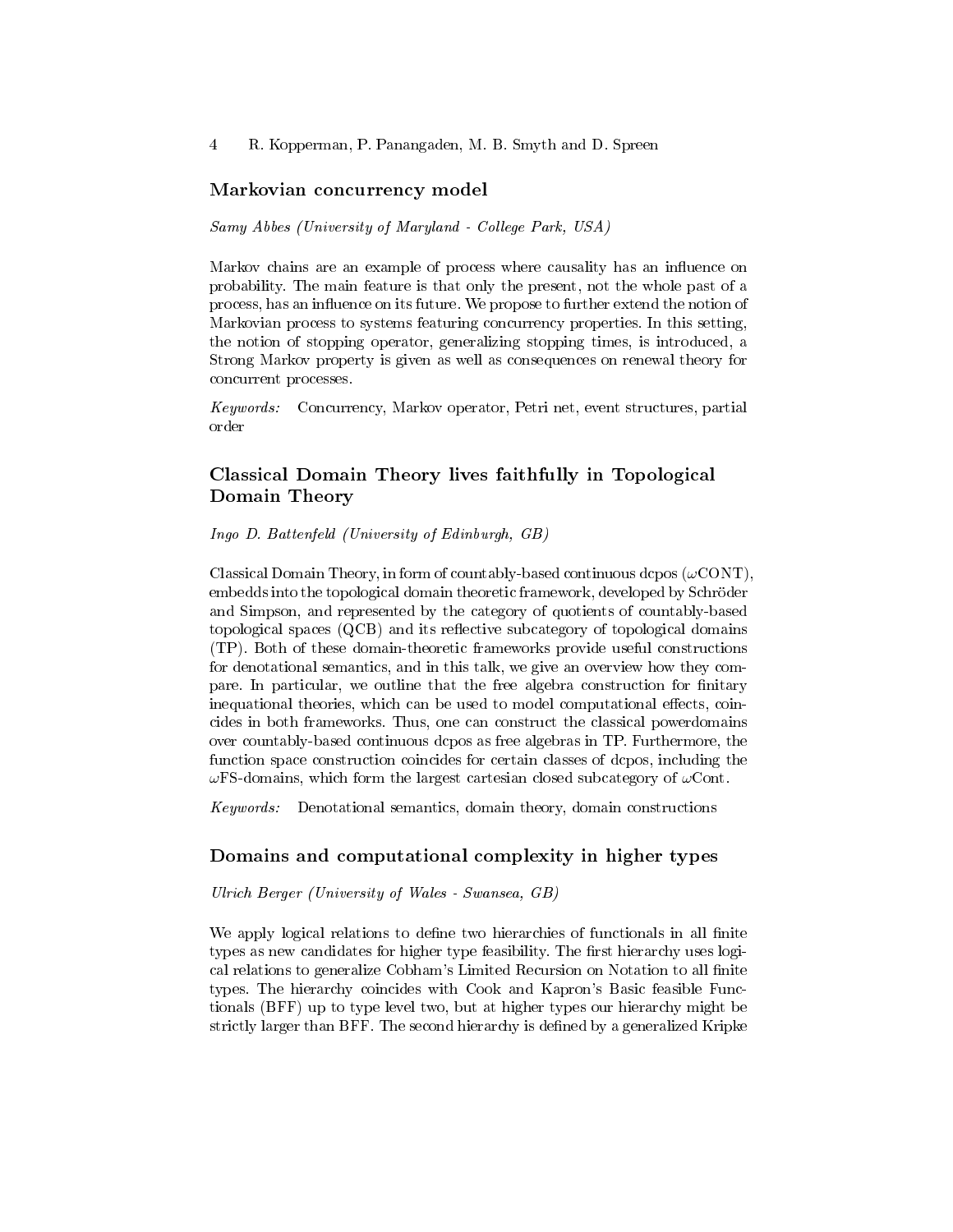logical relation. The new point here is that the starting relations are not defined at base types, i.e. type level 0, but at types of any chosen level  $k$ . This requires a new construction of the relation for function types that in general differs from the usual one. The second hierarchy coincides with BFF up to type level  $k$  and is probably strictly larger at type level  $k+1$ . We prove that if we work in the model of partial continuous functionals, all elements of our hierarchies are computable (which is not obvious for the second hierarchy). Both our hierarchies are closed under  $\lambda$ -definability. We neither know whether our hierarchies can be effectively generated nor how they are related in general.

Keywords: Domain theory, computational complexity, higher types, lambda calculus, logical relations

# Elementary Differential Calculus on Discrete, Continuous and Hybrid Spaces

Howard Blair (Syracuse University, USA)

We unify a variety of continuous and discrete types of change of state phenomena using a scheme whose instances are differential calculi on structures that embrace both topological spaces and graphs as well as hybrid ramications of such structures. These calculi include the elementary differential calculus on real and complex vector spaces.

One class of spaces that has been increasingly receiving attention in recent years is the class of convergence spaces [cf. Heckmann, R., TCS v.305, (159 186)(2003)] The class of convergence spaces together with the continuous functions among convergence spaces forms a Cartesian-closed category CONV that contains as full subcategories both the category TOP of topological spaces and an embedding of the category DIGRAPH of reflexive directed graphs.

(More can importantly be said about these embeddings.) These properties of CONV serve to assure that we can construct continuous products of continuous functions, and that there is always at least one convergence structure available in function spaces with respect to which the operations of function application and composition are continuous. The containment of TOP and DIGRAPH in CONV allows to combine arbitrary topological spaces with discrete structures (as represented by digraphs) to obtain hybrid structures, which generally are not topological spaces.

We give a differential calculus scheme in CONV that addresses three issues in particular.

1. For convergence spaces X and Y and function  $f: X \longrightarrow Y$ , the scheme gives necessary and sufficient conditions for a candidate differential  $df : X \longrightarrow Y$ to be a (not necessarily "the", depending on the spaces involved) differential of f at  $x_0$ .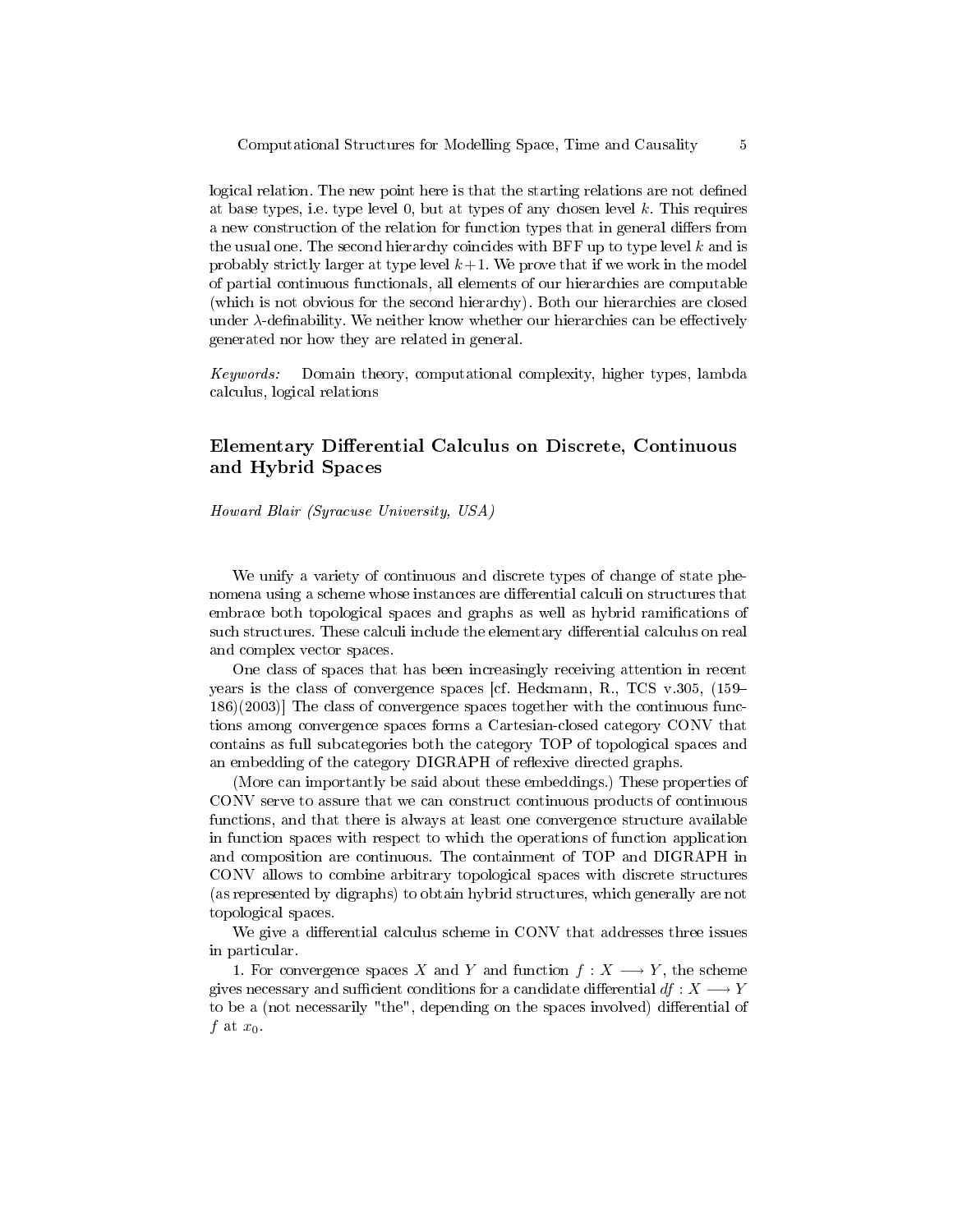2. The chain rule holds and the differential relation between functions distributes over Cartesian products: e.g. if  $Df$ ,  $Dg$  and  $Dh$  are, respectively, differentials of f at  $(g(x_0), h(x_0))$  and g and h at  $x_0$ , then  $Df \circ (Dg \times Dh)$  is a differential of  $f \circ (g \times h)$  at  $x_0$ .

3. When specialized to real and complex vector spaces, the scheme is in agreement with ordinary elementary differential calculus on these spaces.

Moreover, with two additional constraints having to do with self-differentiation of differentials and translation invariance (for example, a linear operator on, say,  $\mathbb{C}^2$ , is its own differential everywhere) there is a (unique) maximum differential calculus in CONV.

Keywords: Hybrid space, convergence space, differential calculus, chain rule, hybrid dynamical system, discrete structure, topological space

Extended Abstract: <http://drops.dagstuhl.de/opus/volltexte/2007/895>

### Reducibility between domain representations

Jens Blanck (University of Wales - Swansea, GB)

A notion of (continuous) reducibility of representations of topological spaces is introduced and basic properties of this notion are studied for domain representations.

A representation reduces to another if its representing map factors through the other representation. Reductions form a pre-order on representations. A spectrum is a class of representations divided by the equivalence relation induced by reductions. Representations belonging to the top element of a spectrum are said to be universal and these representations are the ones most closely capturing the structure of the represented space. Notion of admissibility considered both for domains and within Weihrauch's TTE are shown to be universality concepts in the appropriate spectra. A real number structure is shown to be computably stable, i.e., all effective domain representations of that structure are computably equivalent.

Keywords: Domain representation, reducibility

# Computability of Compact Operators

Vasco Brattka (University of Cape Town, ZA)

We develop some parts of the theory of compact operators from the point of view of computable analysis. While computable compact operators on Hilbert spaces are easy to understand, it turns out that these operators on Banach spaces are harder to handle. Classically, the theory of compact operators on Banach spaces is developed with the help of the non-constructive tool of sequential compactness.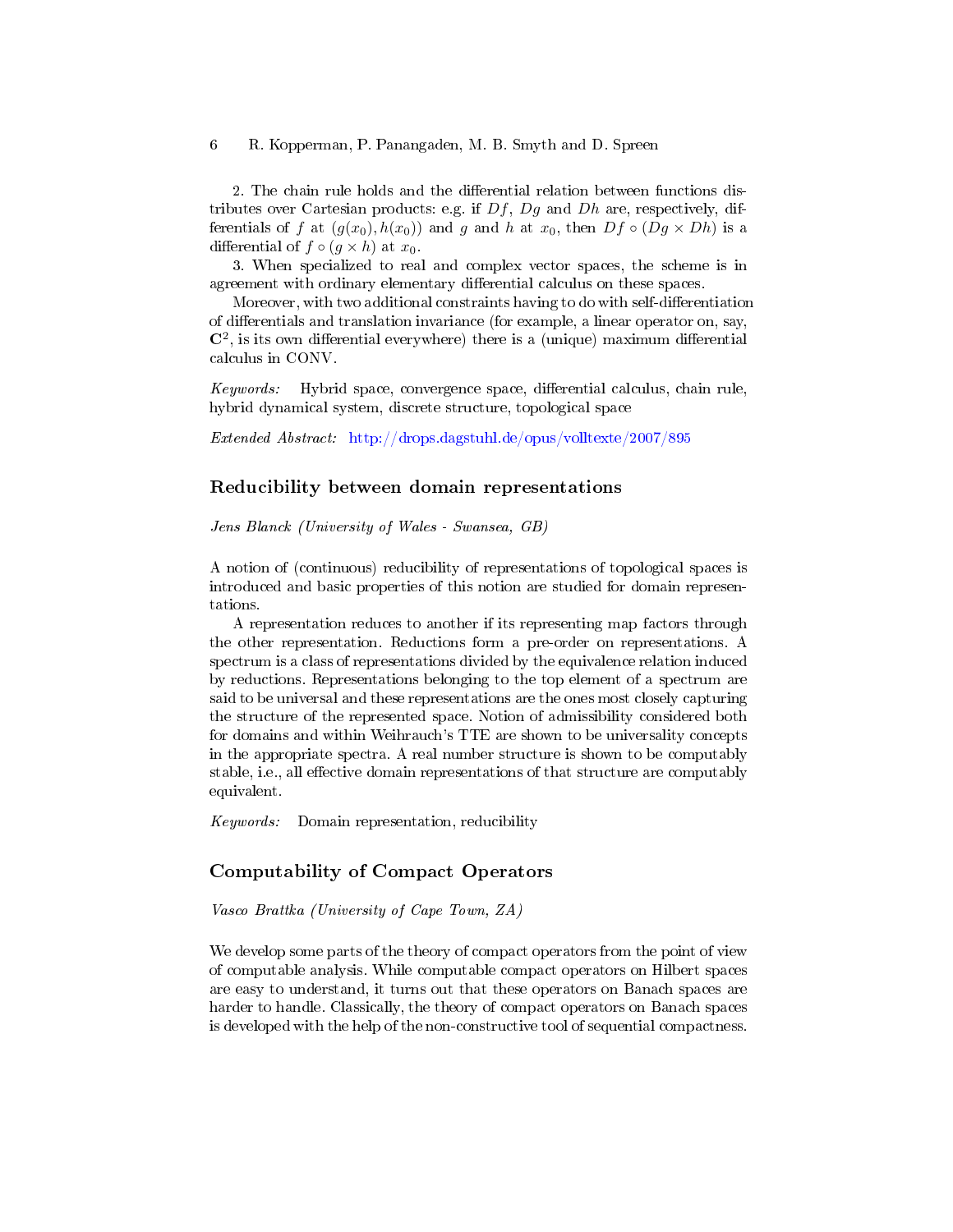We demonstrate that a substantial amount of this theory can be developed computably on Banach spaces with computable Schauder bases that are wellbehaved. The conditions imposed on the bases are such that they generalize the Hilbert space case. In particular, we prove that the space of compact operators on Banach spaces with monotone, computably shrinking and computable bases is a computable Banach space itself and operations such as composition with bounded linear operators from left are computable. Moreover, we provide a computable version of the Theorem of Schauder on adjoints in this framework and we discuss a non-uniform result on composition with bounded linear operators from right.

Keywords: Computable functional analysis

Joint work of: Brattka, Vasco; Dillhage, Ruth

#### Apartness in Lattices

Douglas Bridges (University of Canterbury - Christchurch, NZ)

The theory of apartness spaces is lifted to the more abstract context of frames, thereby providing another point-free constructive approach to topology.

Keywords: Apartness, lattice, constructive

Joint work of: Bridges, Douglas; Vita, Luminita

# When is the Standard Domain Representation of a Quotient Space Admissible?

Fredrik Dahlgren (Uppsala University, S)

Effective domain theory and effective domain representations can be used to study computable processes on uncountable spaces. To be able to represent continuous functions, and to construct type structures over representable spaces, we need to require that the domain representations of the spaces in question are admissible.

We give a result characterising the quotient constructions which preserve admissibility of the representation, and say something about the consequences of this theorem.

Keywords: Computability theory, computable analysis, domain theory, topology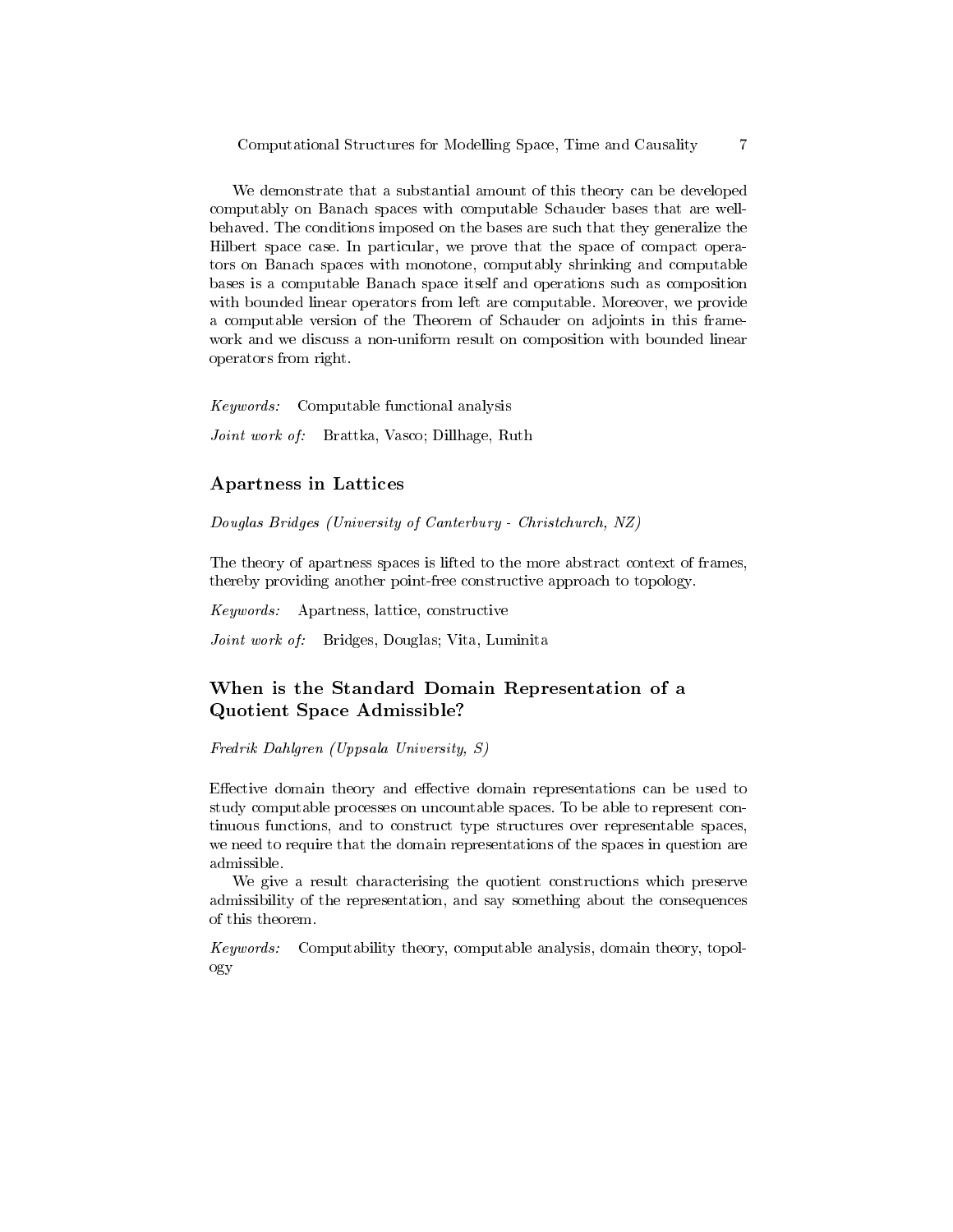# Random constructions of universal causal sets and universal Scott-domains

Manfred Droste (Universität Leipzig, D)

Causal sets are particular partially ordered sets which have been proposed as a basic model for discrete space-time in quantum gravity. We show that the class C of all countable past-finite causal sets contains a unique causal set  $(U, \leq)$ which is universal (i.e., any member of C can be embedded into  $(U, \leq)$ ) and homogeneous (i.e.,  $(U, <)$ ) has maximal degree of symmetry). Moreover,  $(U, <)$ can be constructed probabilistically.

In joint work with Dietrich Kuske, we also present probabilistic constructions of binite domains and of Scott-domains which produce, each with probability 1, the universal homogeneous binite domain respectively the universal homogeneous Scott-domain.

Keywords: Causal sets, quantum gravity, domain theory, universal Scottdomain, universal bifinite domain

Full Paper: <http://arxiv.org/abs/gr-qc/0510118>

See also: Journal of Mathematical Physics 46 (2005) 122503

### Infinite spaces that admit fast exhaustive search

Martin H. Escardo (University of Birmingham, GB)

Perhaps surprisingly, there are infinite spaces that admit exhaustive search: given any decidable property, it is possible to uniformly decide, mechanically and in finite time, whether or not the property holds for all elements of the space. An example has been given by Gandy and Berger independently. We investigate exhaustible spaces in higher-type computation over the natural numbers. Our main contributions are a characterization of them and tools for systematically building them. This is work on higher-type computability theory (specifically and technically, on the Kleene-Kreisel continuous functionals). Our main mathematical tool is topology, but our characterizations and constructions are purely computational, and their formulations can be understood without any background on topology, which is needed only for proofs. Regarding efficiency and complexity, we have compelling experimental results and preliminary theoretical  $explanations — we hope they will stimulate further theoretical work on higher$ type complexity theory, and applied work on efficiency of exhaustive search over infinite spaces.

Keywords: Topology, domain theory, higher-type computation, PCF, simplytyped lambda-calculus, Haskell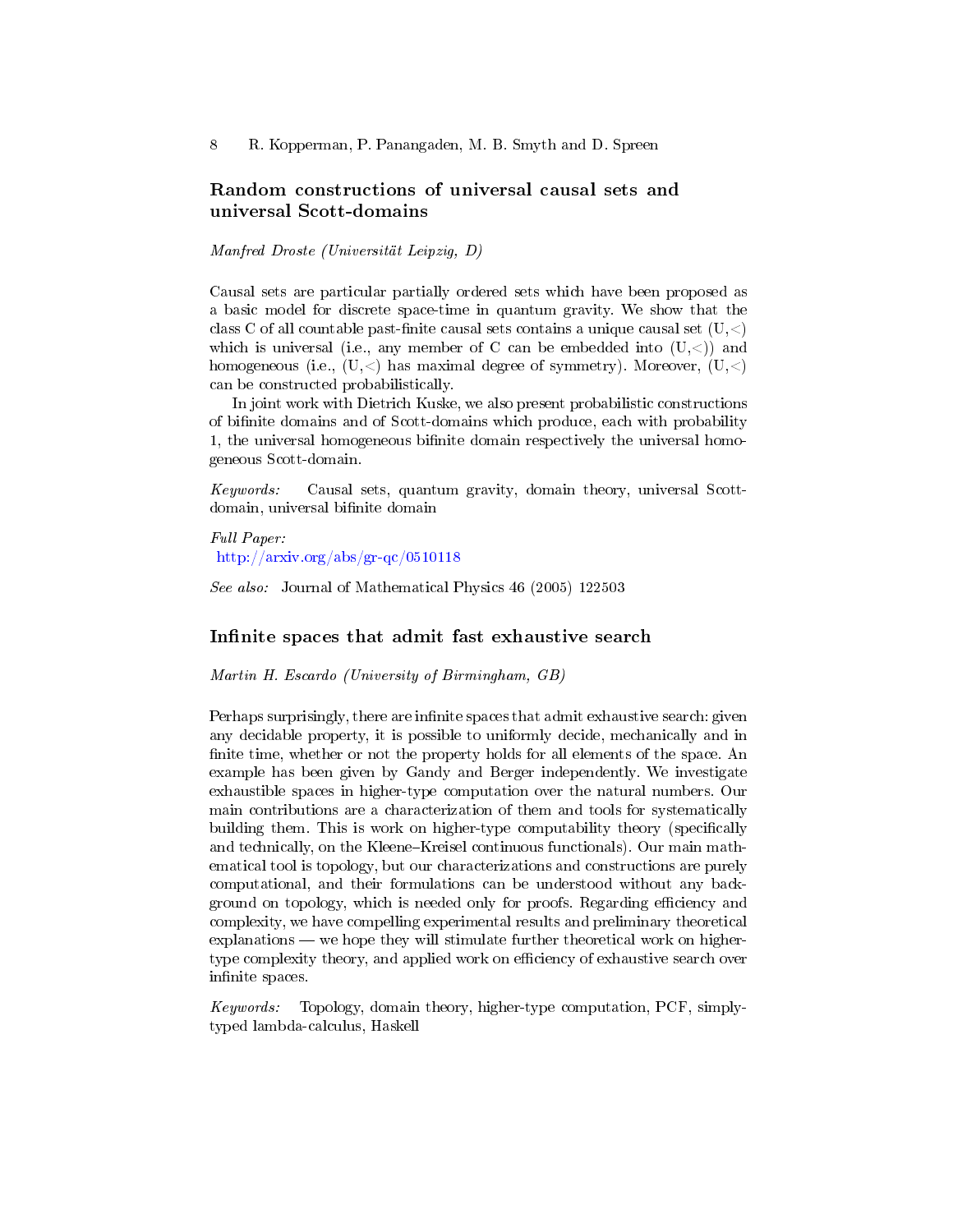# Universal dicoverings and Equivalence of Higher Dimensional Automata

### Lisbeth Fajstrup (Aalborg University, DK)

In his thesis, U. Fahrenberg showed that VanGlabbeeks equivalence relation between Higher Dimensional Automata is in fact a path lifting property in a directed setting. Two HDA, modelled as cubical sets  $A$  and  $B$ , are equivalent if there is an HDA C and a diagram  $A \leftarrow C \rightarrow B$  where directed paths, dipaths, and directed homotopies, dihomotopies, lift along both maps.

A dicovering wrt.  $x_0 \in X$  is a map  $p: Y \to X$  such that all dipaths and dihomotopies initiating in  $x_0$  lift uniquely. The universal dicovering  $\pi : X \to X$ has been constructed earlier, and has the following property: Given a dicovering  $p: Y \to X$ , there is a map  $\phi(p): \tilde{X} \to Y$ , which with mild assumptions is a dicovering. In a dicovering, dipaths and dihomotopies are required to lift uniquely, whereas Van Glabbeek only asks that they lift, i.e., a fibration property. However, if A and B, are equivalent HDA, then their universal dicoverings are equivalent and vice versa.

The universal dicovering of a directed space is the space of directed paths up to directed homotopy, so the universal dicovering of an HDA is the space of all executions up to equivalence. Similarly, the universal dicovering could perhaps be of interest in the study of the topology of space time. It does give ditopological information, and if one would try to interpret the physical meaning, the universal dicovering encodes "all time-like paths" up to equivalence (!) Whether the equivalence relation between dipaths induced by dihomotopy has a physical meaning, has to be discussed.

We give a combinatorial construction of the universal dicovering and see how dicoverings are constructed from the universal dicovering as quotients, hence providing a zoo of equivalent HDA.

Keywords: Higher dimensional automata, dicovering, dihomotopy

# An Operational Domain-Theoretic Treatment for Recursive Types

Weng Kin Ho (University of Birmingham, GB)

An operational domain theory is developed for treating recursive types.

The principal approach taken here deviates from classical domain theory in that we do not produce recursive types via inverse limit constructions - we have it for free by working directlly with the operational semantics of FPC. The important step taken in this work is to extend type expressions to legitimate  $n$ -ary functors on suitable 'syntactic' categories. To achieve this, we rely on operational versions of the Plotkin's uniformity principle and the minimal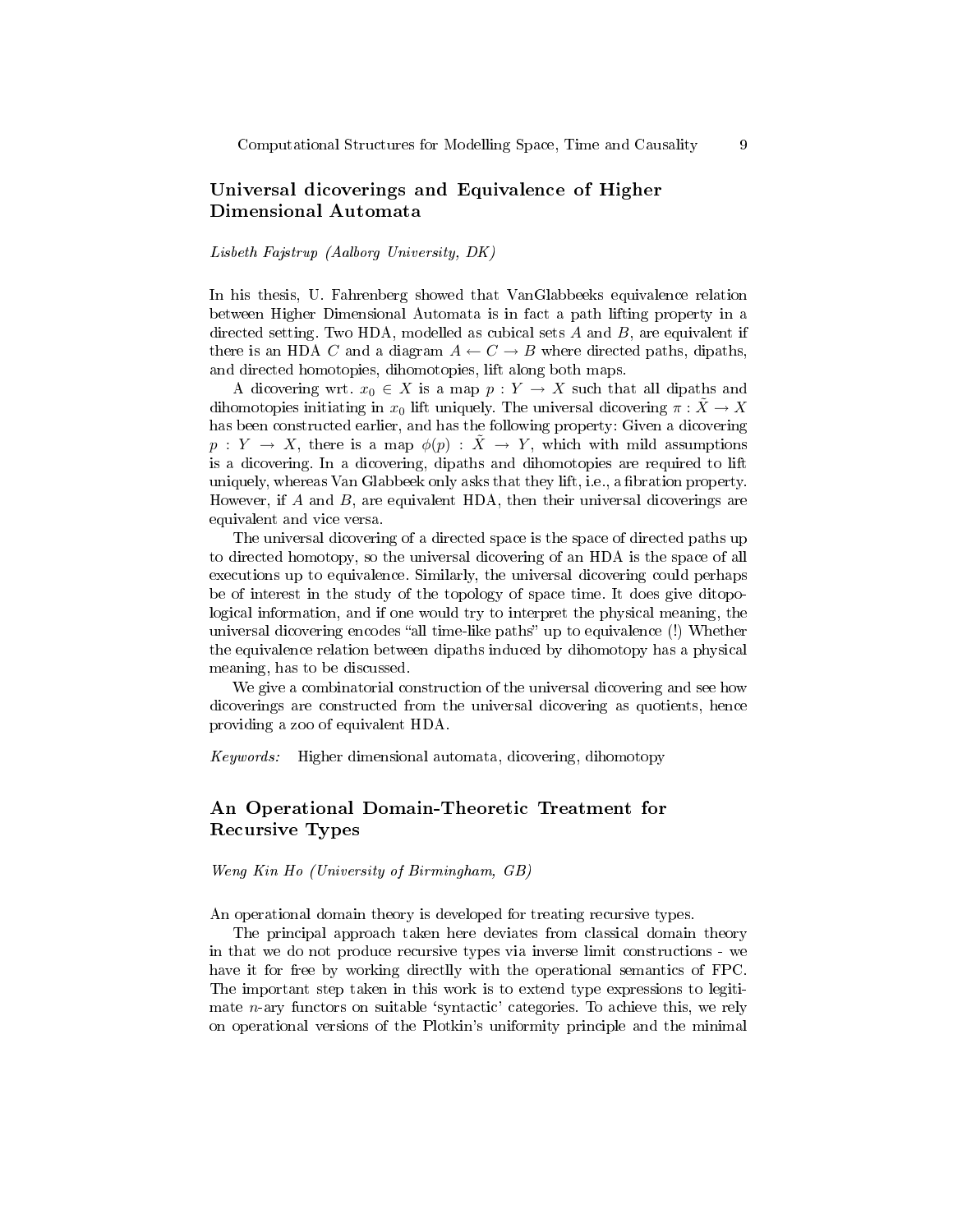invariance property. This provides a basis for us to introduce the operational notion of algebraic compactness. We then establish algebraic compactness results in this operational setting. In addition, a "pre-deflationary" structure is derived on closed FPC types and this is used to generalise the "Generic Approximation Lemma" recently developed by Huttons and Gibbons. This lemma provided a powerful tool for proving program equivalence by simple inductions, where previously various other more complex methods had been employed.

*Keywords:* Operational domain theory, recursive types,  $FPC$ , realisable functor, algebraic compactness, generic approximation lemma, denotational semantics

Full Paper: [http://www.sciencedirect.com/science/journal/15710661](http://www.sciencedirect.com/science/journal/15710661 )

See also: See bibliography in paper

### Free Lunch in the Borel Hierarchy for Partial Spaces?

Michael Huth (Imperial College London, GB)

In this talk we present a domain-theoretic model for abstraction and refinement of partial transition systems. The model is fully abstract, universal, and contains transition systems up to bisimulation as maximal-points space. We study the descriptive complexity of sets of points that satisfy a fixed property of temporal logic. Such a satisfaction notion comes in two guises: an efficient one, that treats conjunction and disjunction as having "independent" clauses; and an expensive one, that retains all dependencies for these logical operators. We then study how much precision is actually lost for important properties when relying on the efficient analysis and demonstrate that, often, there is no loss of precision or the formula can be transformed with a linear blow-up so that the efficient analysis on the transformed formula renders the result of the expensive analysis for the original formula. We then report results on the complexity for deciding whether formulas of propositional logic lose precision if evaluated under the efficient analysis.

Joint work of: Antonik, Adam; Godefroid, Patrice; Jagadeesan, Radha; Schmidt, David

Acknowledgment: Victor Selivanov.

Keywords: Partial transition system, abstraction, model checking, precision, complexity

# On the bitopological nature of Stone duality

Achim Jung (University of Birmingham, GB)

In 1936, Stone published representation theorem for Boolean algebras which associates with every Boolean algebra a topological space.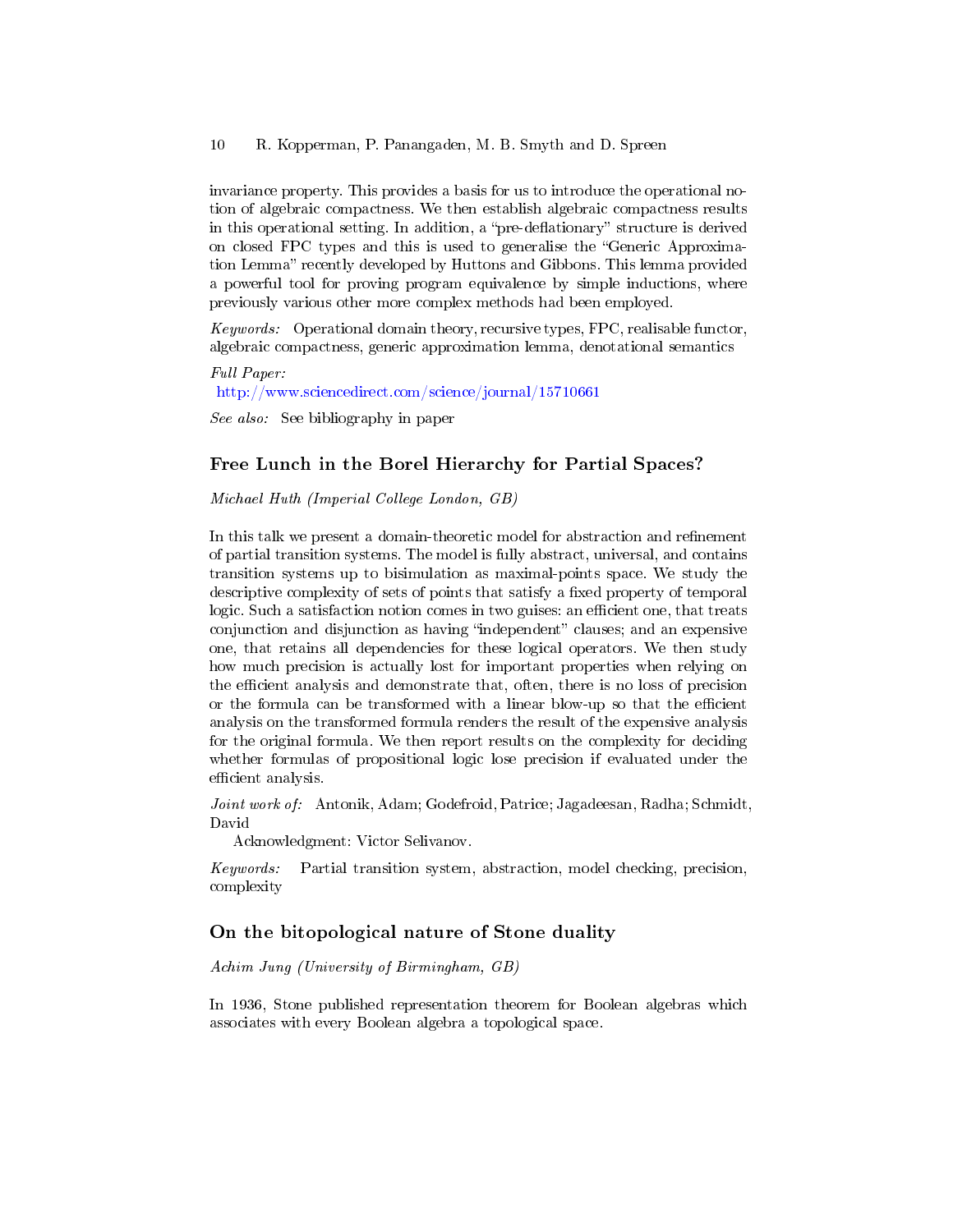A year later, he published a similar theorem for distributive lattices. More general still, Jung and Suenderhauf established a duality between proximity lattices and stably compact spaces in 1995. All these dualities are bitopological in nature, although the spaces are very special and one topology suffices for their description. If one wants to prove a more general duality, then the bitopological point of view must be made explicit.

We present a general framework for Stone duality for bitopological spaces based on frame-theoretic tools.

There is also a logical reading of this work. Pairs of opens from the two topologies can be read as the extents of partial predicates. This is in line with Smyth's dictum that observable properties are modelled by topologies, and with three and four-valued logics. One of our main results is a compact and precise algebraisation of three valued logics, similar to Boolean algebras for classical propositional logic; we propose the name 'partial frame' for these.

We also show a Hofmann-Mislove Theorem for d-sober spaces in the regular setting, supporting Martin Escardo's postulate that this is a statement about universal quantification.

Keywords: Bitopological spaces, Stone duality, d-frames, d-sober spaces, Hofmann-Mislove Theorem, three-valued logic

Joint work of: Jung, Achim; Moshier, M. Andrew

### Completions of partial metric spaces

Ralph Kopperman (City University of New York, USA)

In this paper we investigate some notions of completion of partial metric spaces, including the bicompletion, to some extent the Smyth completion, and a new "spherical completion". All these completions are dcpo's, and given a poset with auxiliary relation, we find a partial metric whose spherical completion is its round ideal completion.

We give an example of a partial metric space which is a continuous dcpo with respect to the order it induces, but its bicompletion and Smyth completion are not continuous posets. We also give an example of a poset in which each element is the directed sup of those way-below it, but whose spherical completion is not a continuous dcpo.

Keywords: Partial metric space, continuous dcpo, bicompletion, Smyth completion, spherical completion

Joint work of: Kopperman, R. D.; Matthews, S. G. ; Pajoohesh, H.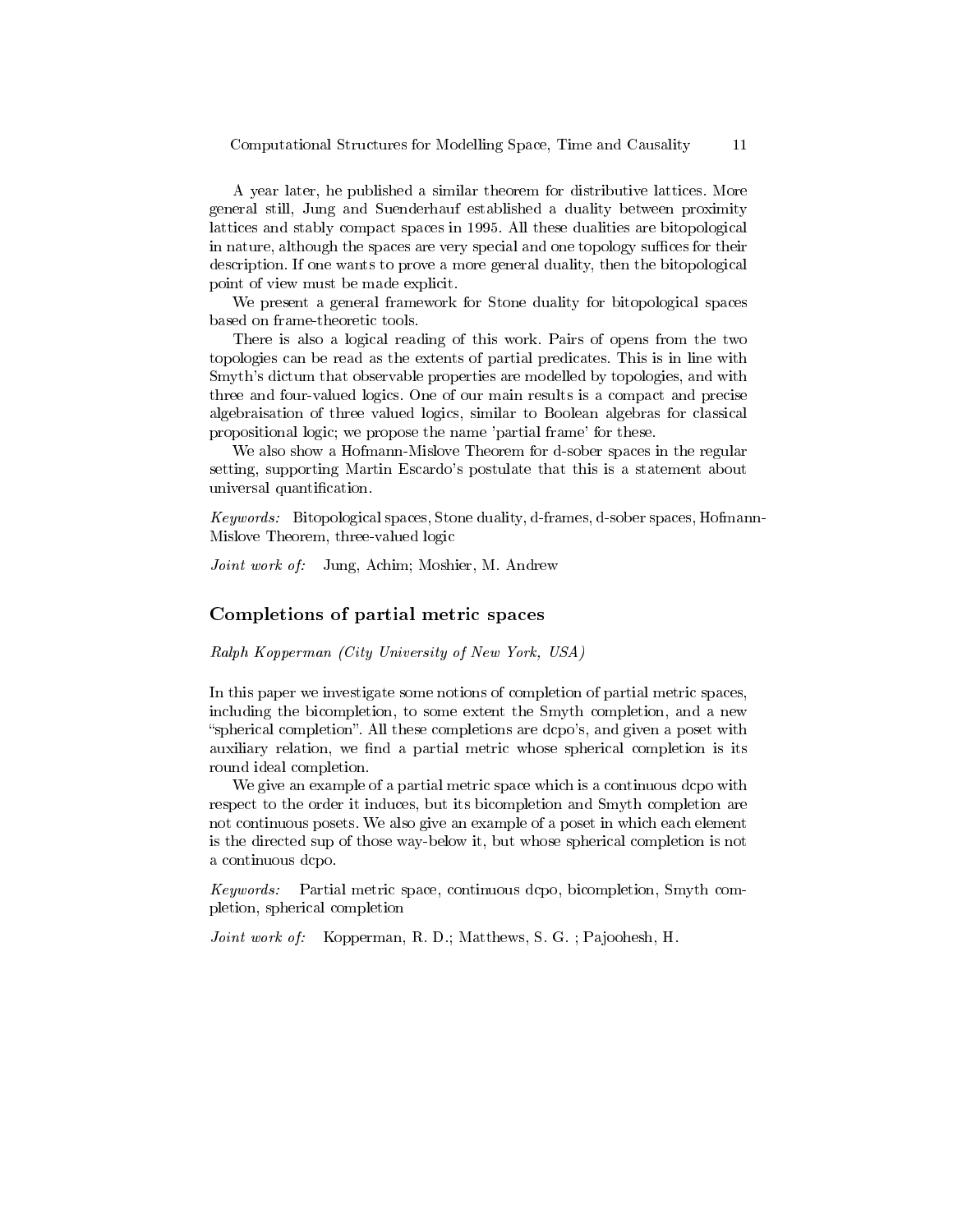#### Instant topological relationships hidden in the reality

Martin Kovar (Techn. University - Brno, CZ)

In most applications of general topology, topology usually is not the first, primary structure, but the information which finally leads to the construction of the certain, for some purpose required topology, is filtered by more or less thick filter of the other mathematical structures. This fact has two main consequences:

(1) Most important applied constructions may be done in the primary structure, bypassing the topology.

(2) Some topologically important information from the reality may be lost (filtered out by the other, front-end mathematical structures).

Thus some natural and direct connection between topology and the reality could be useful. In this contribution we will discuss a pointless topological structure which directly reflects relationship between various locations which are glued together by possible presence of a physical object or a virtual "observer".

Keywords: Pointless topology, reality

Extended Abstract: <http://drops.dagstuhl.de/opus/volltexte/2007/896>

# How to make predictions-related computations feasible: From domain-like computational structures for modeling space, time, and causality to the use of non-trivial space-time-causality processes in computations

#### Vladik Kreinovich (University of Texas - El Paso, USA)

One of the main objectives of physics is to predict the future behavior of realworld systems. To describe space, time, causality, and physical processes in general, modern physics uses complex mathematical models: e.g., a simple quantum description of a curved space-time is a wave function defined on the class of all pseudo-Riemannian manifolds. The complexity of these models makes the prediction-related computational problems very difficult: either algorithmically unsolvable or extremely time-consuming  $-$  up to the point where by the time we finish computations, the predicted event has already occurred. How can we speed up these computations?

One possible solution to this problem is to take into account that in modern physics, many quantities used in the corresponding equations (e.g., the wave function) are not directly observable.

Hopefully, we can save time if we restrict ourselves to only computing directly observable quantities. The efficiency of such an operationalistic approach is well  $known - it helped Einstein and Heisenberg in the design of modern physics.$ 

If we restrict ourselves to directly observable results, then each measuring instrument can be represented as a finite graph (or, more generally, a simplicial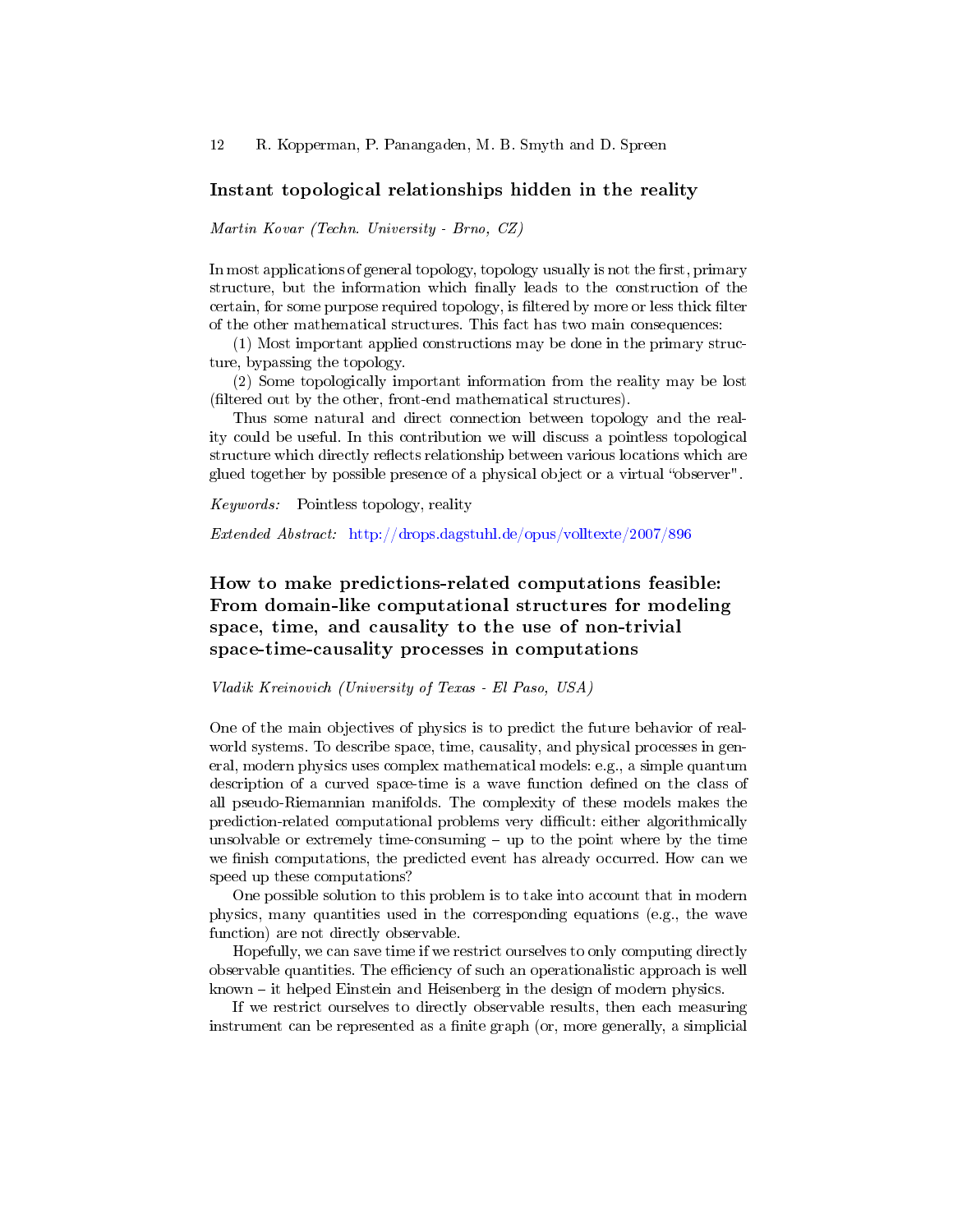complex) in which vertices are possible measurement results and vertices  $a$  and  $b$ are connected by an edge iff  $a$  and  $b$  can come from measuring the same quantity. A physical quantity can then be naturally represented as a sequence of more and more accurate measuring instruments  $-i.e.,$  as a projective limits of such graphs (or complexes). The resulting domain-like theory [3] has a clear computational advantage – that higher order objects like functions or operators can be described by similar graphs (complexes) and are, thus, algorithmically computable.

Algorithmically computable may still mean requiring a lot of computation time – especially since it can be shown that computations with space-time models require much more time than similar computations with spatial models [1].

How can we decrease the computation time? In general, some prediction problems may require a long time, but in practice, we can actually predict. It is thus reasonable to treat this "predictability" as a new physical "law" (similar to anthropic principle)  $-$  and indeed, we show that many un-explained facts from physics (e.g., Dirac's relations between large numbers) can be thus explained [2].

Even with these restrictions on physical models, computations may take too long. One possible explanation is that traditional computational complexity estimates are based on traditional physics and traditional space-time. It is well known that quantum effects can drastically speed up computations. We show that space-time-causality processes – ranging from highly curved space-times to acausal processes – can also lead to a drastic computational speed up  $[2,4,5]$ .

Keywords: domains, computational complexity, use of non-trivial space-timecausality in computations

See also:  $[1]$  V. Kreinovich, Space-time is 'square times' more difficult to approximate than Euclidean space, Geombinatorics, 1996, Vol. 6, No. 1, pp. 19–29.

[2] V. Kreinovich and A. M. Finkelstein, Towards Applying Computational Complexity to Foundations of Physics, Notes of Mathematical Seminars of St. Petersburg Department of Steklov Institute of Mathematics, 2004, Vol. 316, pp. 63 110.

[3] V. Kreinovich, O. Kosheleva, S. A. Starks, K. Tupelly, G. P. Dimuro, A. C. da Rocha Costa, and K. Villaverde, From Intervals to Domains: Towards a General Description of Validated Uncertainty, with Potential Applications to Geospatial and Meteorological Data, Journal of Computational and Applied Mathematics (to appear).

[4] V. Kreinovich and L. Longpré, Fast Quantum Algorithms for Handling Probabilistic and Interval Uncertainty, Mathematical Logic Quarterly, 2004, Vol. 50, No.  $4/5$ , pp.  $507-518$ .

[5] D. Morgenstein and V. Kreinovich, Which algorithms are feasible and which are not depends on the geometry of space-time",  $Geombinatorics$ , 1995, Vol. 4, No. 3, pp. 80-97.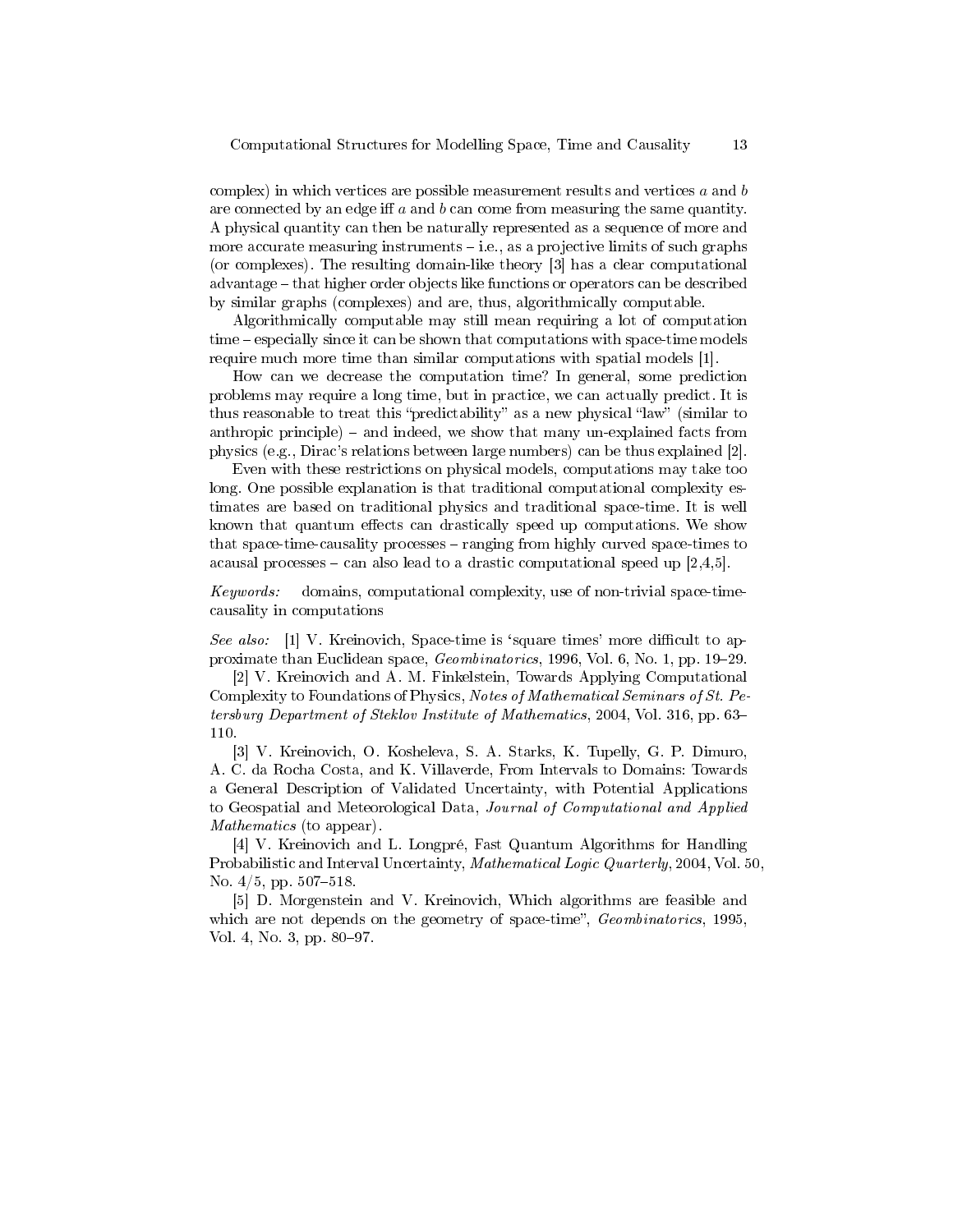#### Balanced quasi-metrics revisited

Hans-Peter Albert Künzi (University of Cape Town, ZA)

It is well known that D. Doitchinov has found an interesting and highly original method to complete quasi-metric spaces. Unfortunately his theory only applies to balanced quasi-metrics which makes it useless for many applications.

In our talk we shall investigate the question whether the underlying construction can be amended so that the underlying completion theory becomes useful in some broader context.

Keywords: Quasi-metric, completion, balanced quasi-metric, quiet quasi-uniform space

Joint work of: Künzi, Hans-Peter; Makitu, Charly

# Quasicontinuous Functions, USCO maps, and a Generalized Calculus

Jimmie D. Lawson (Louisiana State University, USA)

A subset of a topological space is said to be quasiopen if has a dense interior and a function is quasicontinuous if the inverse image of every open set is quasiopen. The topological theory of quasicontinuous functions on compact metric spaces has seen considerable recent development, motivated by connections with dynamical systems, upper semicontinuous multifunctions (USCO-maps), and viscosity solutions of certain types of pde's.

The latter is closely connected to the ability to extend the differential calculus to the quasicontinuous setting. We trace some of the recent developments of the topological theory of quasicontinuous functions and sketch their generalized differential calculus.

Keywords: Quasicontinuous map, USCO-map, domain, approximate functions, generalized calculus

#### Introducing complete points to topology

Steve G. Matthews (University of Warwick, GB)

W.W. Wadge once introduced the notions of 'complete' and 'partial' point for an element in a domain. A complete point is one that cannot be futher completed, and thus is maximal, although the reverse is not necessarily true. Thus the notion of 'complete point' is consistent with domain theory, but, may we say, supra domain theoretic. The argument here is that to reason domain theoretically about computer programs often requires additional information to be added to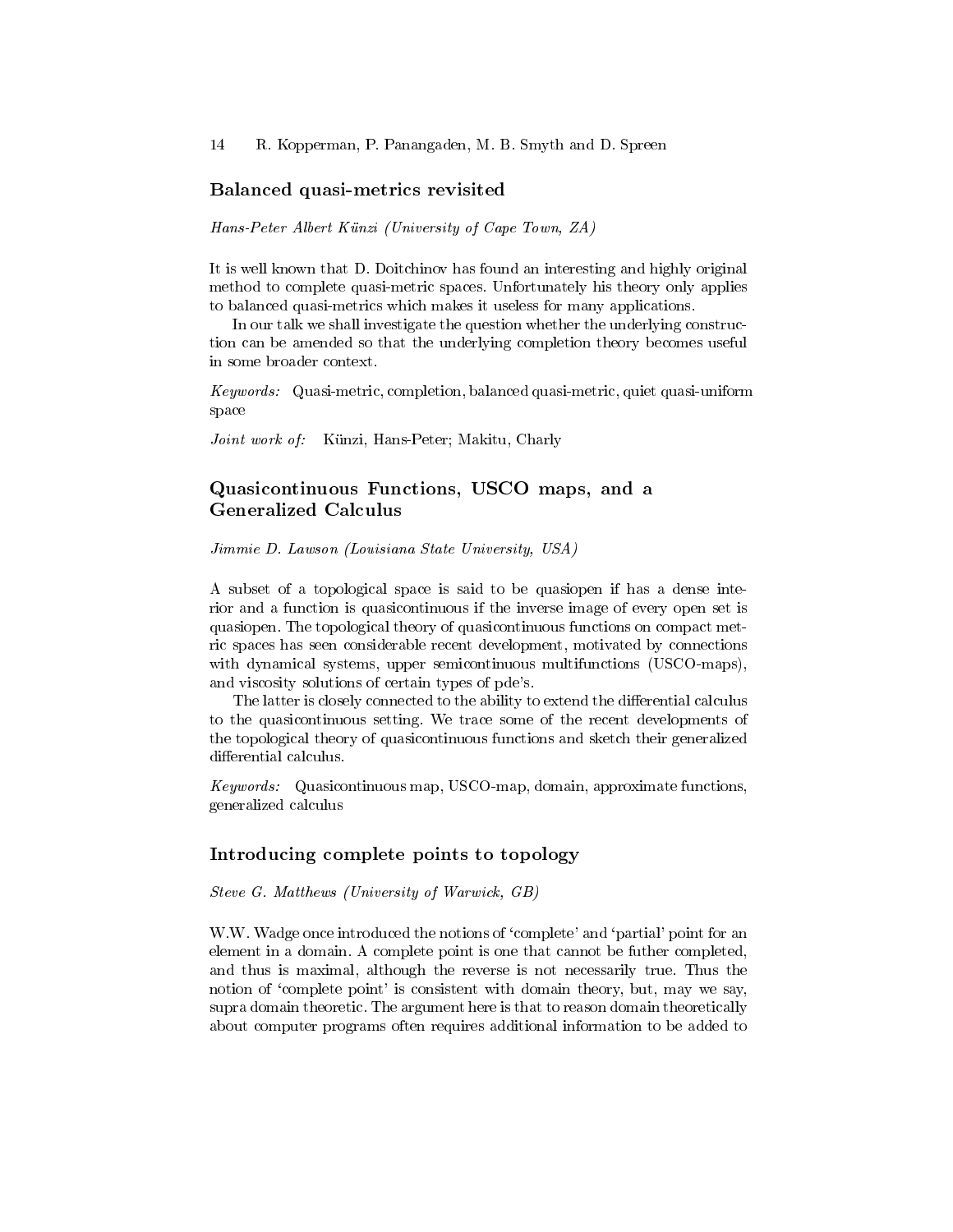the domain. Stepping back into the foundations of domain theory raises the question of how the notion of `complete point' can be understood in general topology? The experience we have so far is that this entails two topologies over the same set. A correspodence with this bi-topological work on complete points corresponds closely to work in fuzzy set theory. The talk will discuss this work using partial metric spaces.

Keywords: Domain, complete, partial-metric

### Domains and the Causal Structure of Spacetime

Prakash Panangaden (McGill University - Montreal, CA)

In a recent paper (A Domain of Spacetime Intervals in General Relativity by Keye Martin and Prakash Panangaden, Communications in Mathematical Physics, Volume 267, Number 3, November, 2006 pp. 563-586, available online Aug 15.) Keye Martin and I showed how to reconstruct the spacetime topology for a globally hyperbolic spacetime from the causal structure using purely domain theoretic ideas. We gave an axiomatic notion of globally hyperbolic poset. We also showed that one can axiomatize the notion of interval domain and define a category of interval domains. The category of interval domains turns out to be equivalent to the category of globally hyperbolic posets.

The next most important remaining problem is understanding differential geometry on posets.

This is important for developing the theory of matter fields on causets.

Keywords: Spacetime, Relativity, Domains, Bicontinuity, Scott topology, interval topology, global hyperbolicity

Full Paper: [http://www.cs.mcgill.ca/](http://www.cs.mcgill.ca/~prakash/cmp.pdf)∼prakash/cmp.pdf

### Closure and Causality

John L. Pfaltz (University of Virginia, USA)

We present a model of causality which is defined by the intersection of two distinct closure systems,  $\mathcal I$  and  $\mathcal T$ . Next we present empirical evidence to demonstrate that this model has practical validity by examining computer trace data to reveal causal dependencies between individual code modules. From over 498,000 events in the transaction manager of an open source system we tease out 66 apparent causal dependencies. Finally, we explore how to mathematically model the transformation of a causal topology resulting from unforlding events.

Keywords: Closure, causality, antimatroid, temporal, software engineering

Full Paper: <http://drops.dagstuhl.de/opus/volltexte/2007/897>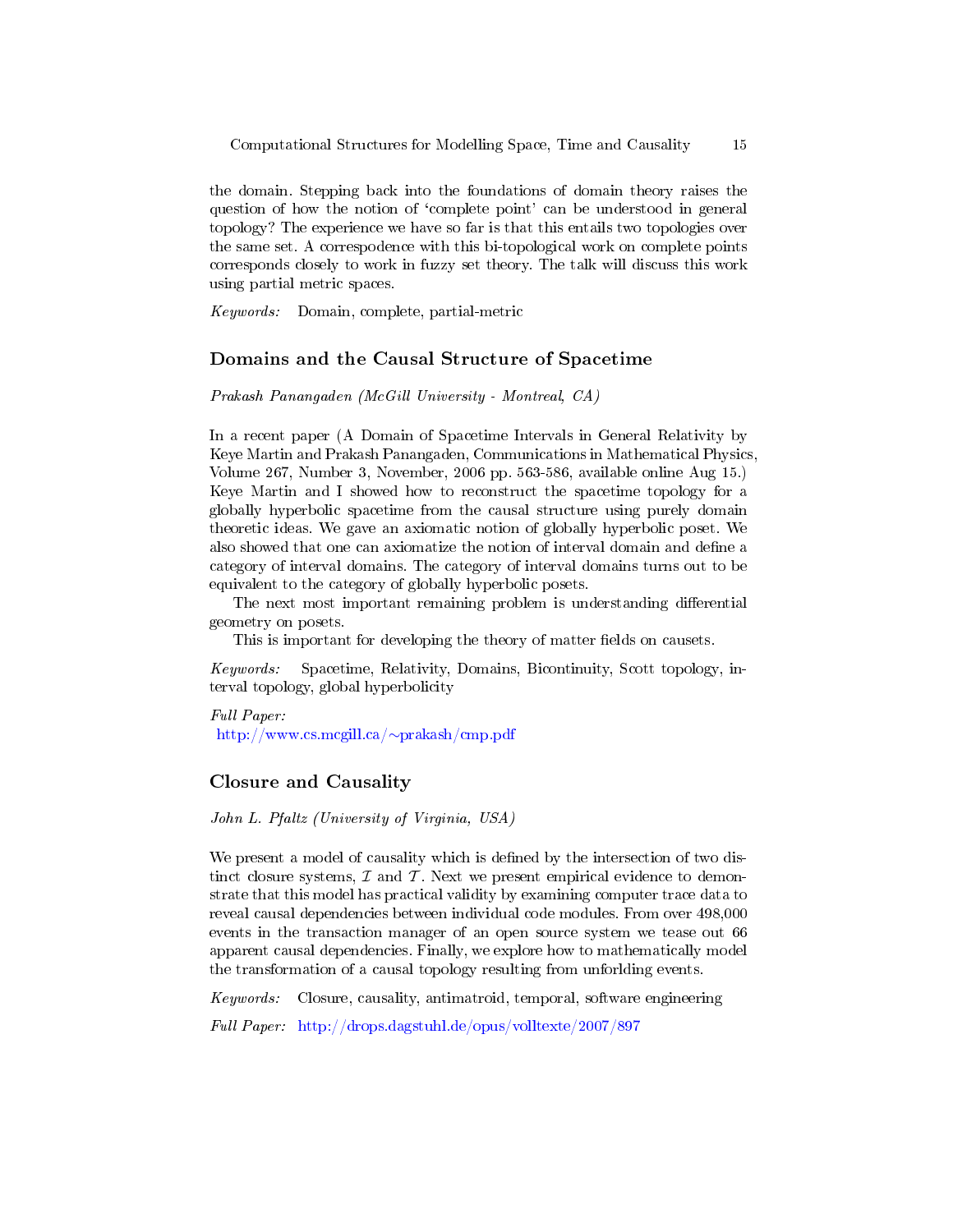#### Enriched categories and models for spaces of dipaths

Timothy Porter (University of Wales - Bangor, GB)

Partially ordered sets, causets, partially ordered spaces and their local counterparts are now often used to model systems in computer science and theoretical physics. The order models `time' which is often not globally given. In this setting directed paths are important objects of study as they correspond to an evolving state or particle traversing the system. Many physical problems rely on the analysis of models of the path space of a space-time manifold. Many problems in concurrent systems use 'spaces' of paths in a system. Here we review some ideas from algebraic topology that suggest how to model the dipath space of a pospace by a simplicially enriched category.

Keywords: Enriched category

Full Paper: <http://drops.dagstuhl.de/opus/volltexte/2007/898>

# Mereotopology: A Survey

Ian Pratt-Hartmann (Manchester University, GB)

A mereotopology is a Boolean subalgebra of the regular open algebra of a topological space, satisfying a certain density condition. Any mereotopology can therefore be regarded as a structure interpreting a signature of mereological and topological predicates, and hence as a model of a theory of `space' in which the basic objects are thought of as regions, rather than points. This talk surveys some recent results on the abstract characterization of various classes of mereotopologies, including mereotopologies over the Euclidean plane.

 $Keywords:$  Mereology, topology, mereotopology, first-order logic, space

#### Reparametrizations of Continuous Paths

Martin Raussen (Aalborg University, DK)

In elementary *differential geometry*, the most basic objects studied (after points perhaps) are paths, i.e., differentiable maps  $p: I \to \mathbb{R}^n$  defined on the closed interval  $I = [0, 1]$ . Such a path is called *regular* if  $p'(t) \neq 0$  for all  $t \in (0, 1)$ . A reparametrization of the unit interval I is a surjective differentiable map  $\varphi: I \to$ *I* with  $\varphi'(t) > 0$  for all  $t \in (0,1)$ , i.e. a (strictly increasing) self-diffeomorphism of the unit interval. Given a path  $p: I \to \mathbb{R}^n$  and a reparametrization  $\varphi: I \to I$ , the paths p and  $p \circ \varphi$  represent the same geometric object.

In differential geometry one investigates equivalence classes (identifying  $p$ ) with  $p \circ \varphi$  for any reparametrization  $\varphi$ ) and their invariants, like curvature and torsion.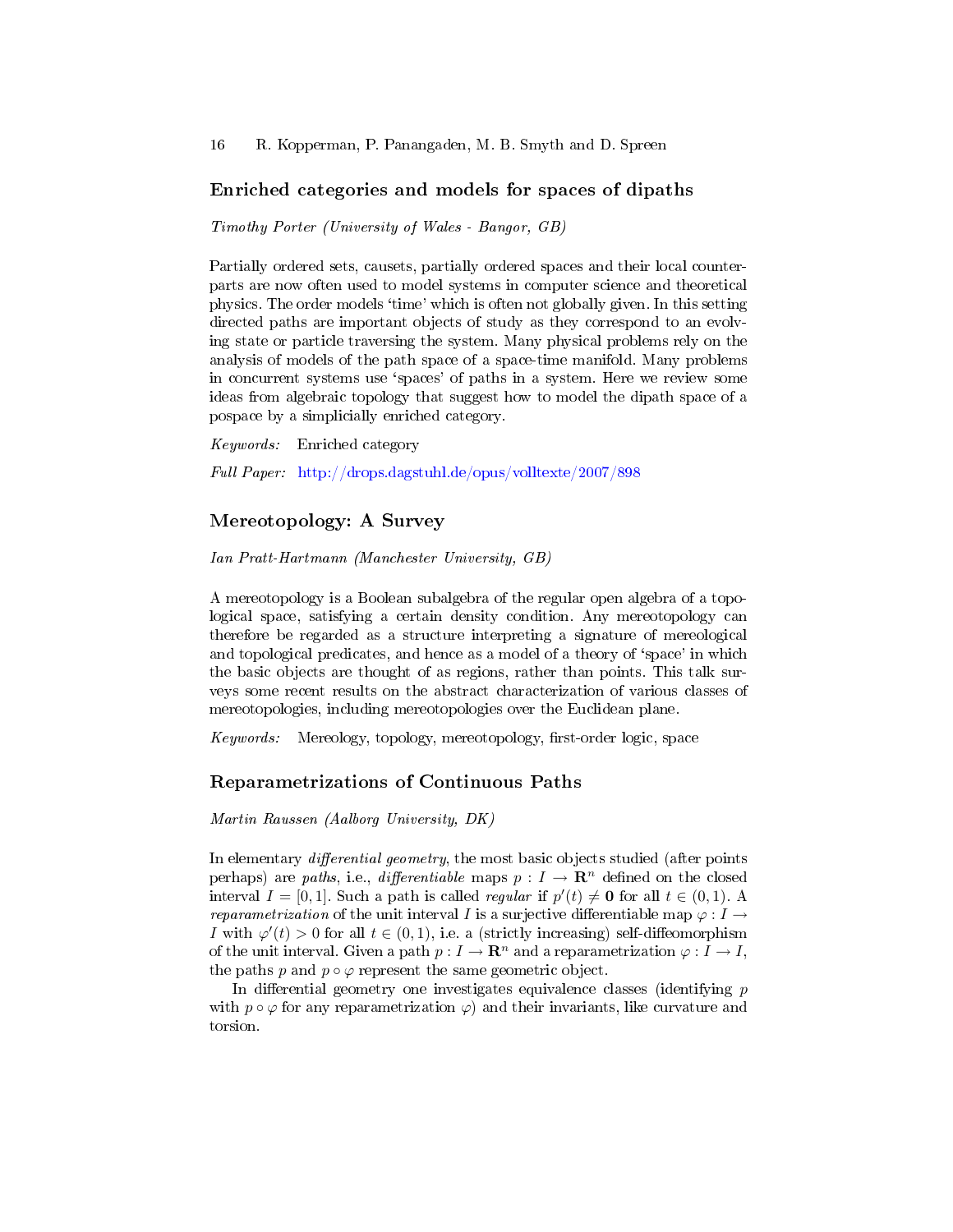Motivated by applications in concurrency theory, a branch of theoretical Computer Science trying to model and to understand the coordination between many different processors working on a common task, we are interested in *con*tinuous paths  $p: I \to X$  in more general topological spaces up to more general reparametrizations  $\varphi: I \to I$ . When the *state space* of a concurrent program is viewed as a topological space (typically a cubical complex), "directed" paths in that space respecting certain "monotonicity" properties correspond to executions. A nice framework to handle directed topological spaces (with an eye to homotopy properties) is the concept of a d-space proposed and investigated by Marco Grandis. Essentially, a topological space comes equipped with a subset of preferred  $d$ -paths in the set of all paths in  $X$ . Note in particular, that the reverse of a directed path in general is *not* directed; the slogan is "breaking symmetries".

We do not try to capture the *quantitative* behaviour of executions, corresponding to particular parametrizations of paths, but merely the *qualitative* behaviour, such as the order of shared resources used, or the result of a computation. Hence the object of study are paths up to certain reparametrizations which

- 1. do not alter the image of a path, and
- 2. do not alter the order of events.

We are thus interested in general paths in topological spaces, up to *surjective* reparametrizations  $\varphi: I \to I$  which are *increasing* (and thus continuous), but not necessarily strictly increasing. Two paths are considered to have the same behaviour if they are reparametrization equivalent. To understand this equivalence relation, we have to investigate the space of all reparametrizations which includes strange (e.g. nowhere differentiable) elements. Nevertheless, it enjoys remarkable properties: It is a monoid, in which compositions and factorizations can be completely analysed through an investigation of stop intervals and of stop values. The quotient space after dividing out the self-homeomorphisms has nice algebraic lattice properties.

A path is called *regular* if it does not "stop"; and we are able to show that the space of general paths modulo reparametrizations is homeomorphic to the space of regular paths modulo increasing auto-homeomorphisms of the interval. Hence to investigate properties of the former, it suffices to consider the latter. This is a starting point in the homotopy theoretical and categorical investigation of invariants of d-spaces.

This is essentially an elementary talk. Almost all concepts and proofs can be understood with an undergraduate mathematical background. There are certain parallels to the elementary theory of distribution functions in probability theory. The flavour is nevertheless different, since continuity (no jumps, i.e., surjectivity) is essential for us.

Keywords: Path, dipath, reparametrization, stop interval, stop value, lift, lattice, quotient

Joint work of: Raussen, Martin; Fahrenberg, Ulrich Full Paper:

<http://www.math.aau.dk/research/reports/R-2006-22.pdf>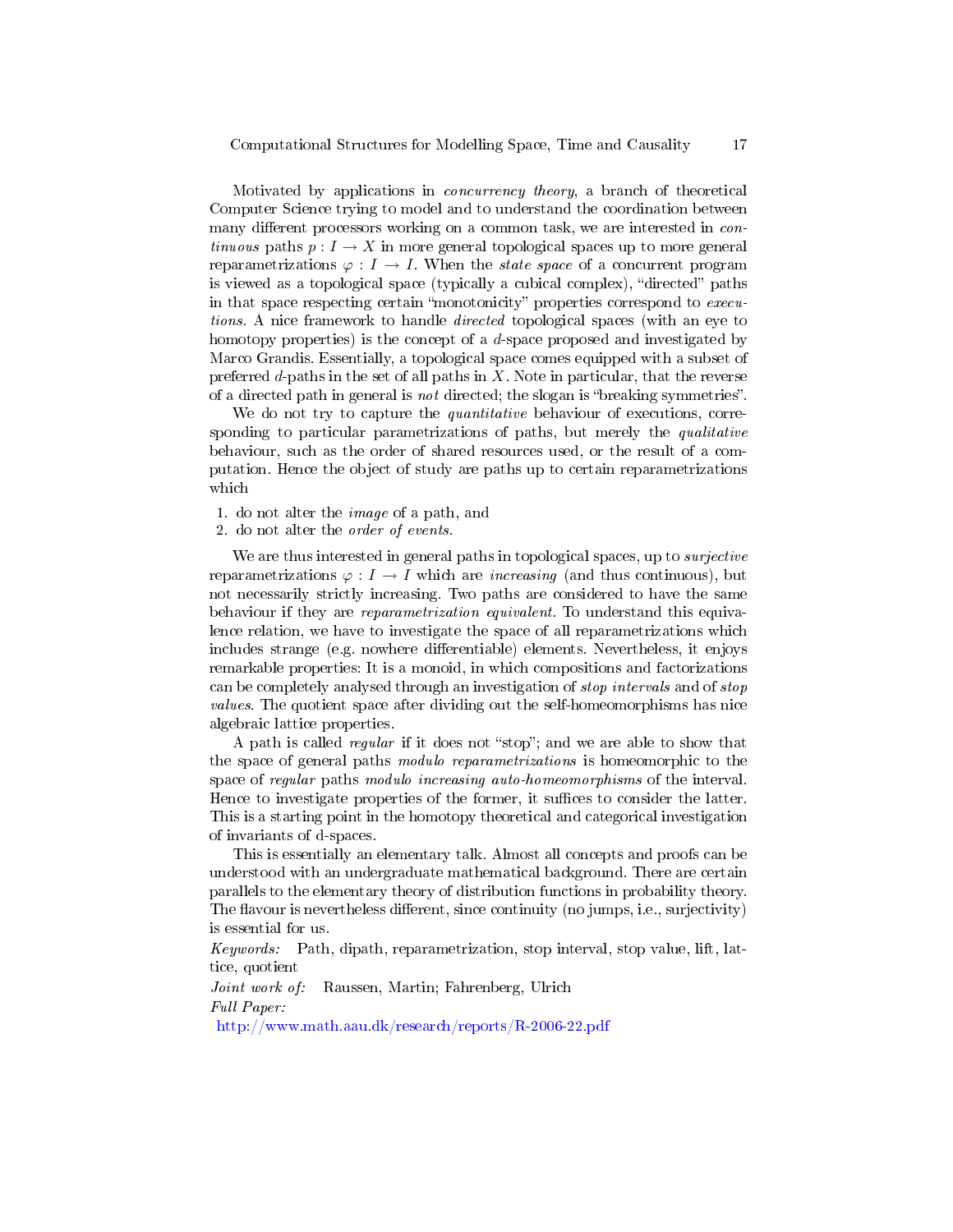### Algebraic structures arising from the basic picture

Giovanni Sambin (Universitá di Padova, I)

If one expresses the notion of interior and of closure in the setting of a basic pair (that is, a set of points and a set of observables, linked by an arbitrary forcing relation), then one can see that they are dual of each other in a precise logical sense. This is the beginning of the basic picture, a new theory which underlies and generalizes constructive topology. The duality extends to formal notions, a cover being dual of a positivity relation.

Also morphisms can be analyzed in a fully structural way, the essence of continuity being a commutative square of relations.

One obtains topology as a special case, by adding a postulate of convergence. To deal properly with notions like closed, positivity, coinduction, which are dual of open, cover, induction, it is essential to use systematically the notion of overlap of two subsets:  $D$  overlaps  $E$  if  $D$  and  $E$  have inhabited intersection. Then, in the definition of the algebraic counterpart of the structure of subsets, it is natural to introduce a new primitive, corresponding to overlap in the same way as partial order corresponds to inclusion. This I call overlap algebras. The extra expressive power granted by the new primitive is sufficient to express all of the basic picture algebraically. One thus reaches an algebraic version of the basic picture, and hence of topology, which is a proper generalization of the set-theoretic approach.

Keywords: Constructive topology, formal topology, basic picture, overlap algebras, open and closed subsets

#### Countable Pseudobases and Relative Compactness

#### Matthias Schröder (University of Edinburgh, GB)

In this talk, I investigate three notions of pseudobases for topological spaces and show that they are equivalent, if they are countable. Countable pseudobases play an important role in Computable Analysis: Exactly the  $T_0$ -spaces with a countable pseudobase have an admissible representation. Moreover, QCB-spaces (= quotients of countably-based spaces) are characterised as those sequential spaces that have a countable pseudobase. Based on a recent result by Peter Nyikos on compactness in spaces with a network of low cardinality, I show that relative compactness and relative sequential compactness agree for subsets of QCB-spaces.

Keywords: Computable Analysis, QCB-spaces, Relative Compactness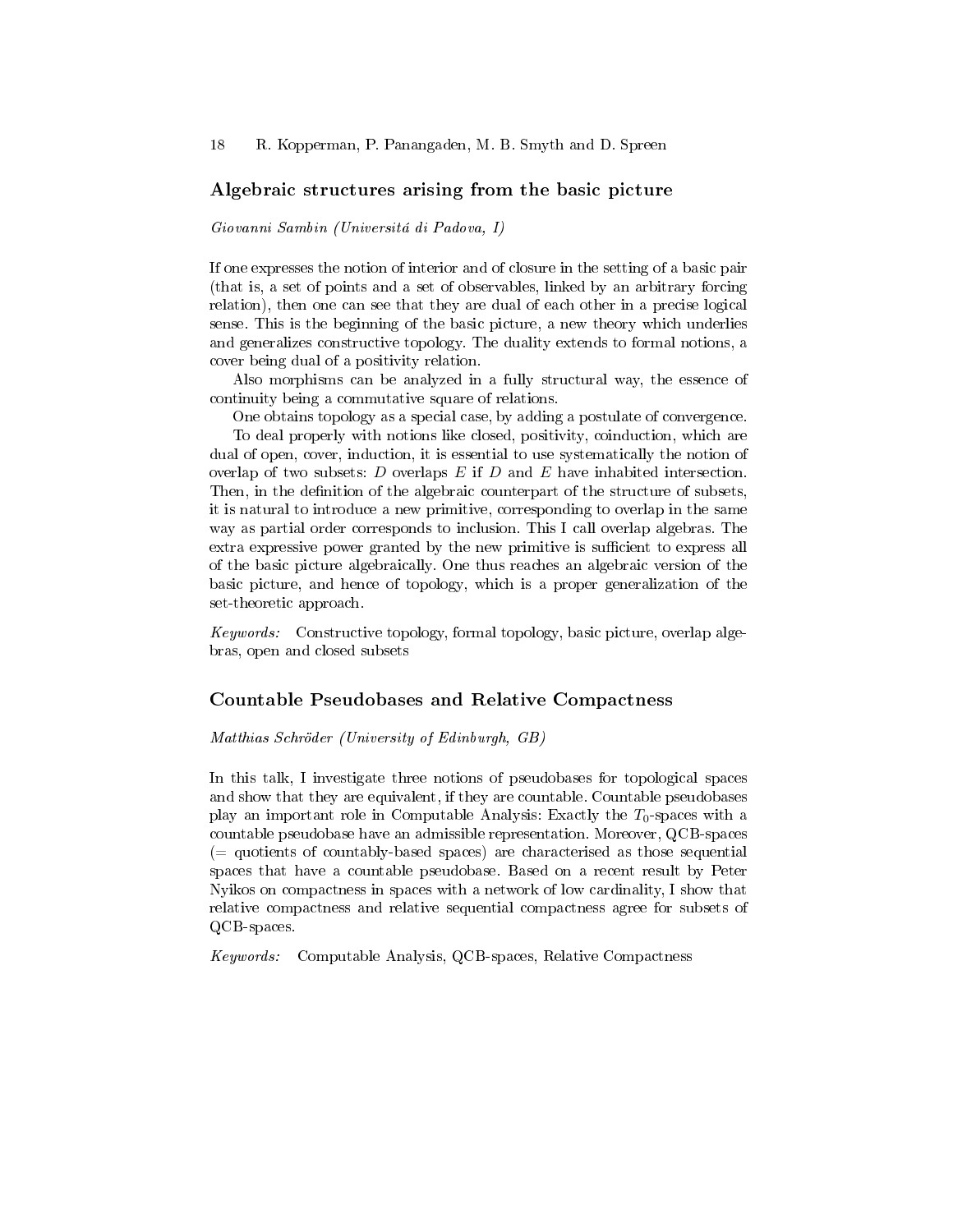# TCS-oriented variations on the Wadge reducibility

Victor Selivanov (Pedagogical University - Novosibirsk, RUS)

Wadge reducibility on the Baire and Cantor spaces is of primary importance for descriptive set theory. Some of its variations are also useful in several fields of theoretical computer science. We discuss some such variations including:

- $-$  effective versions of the Wadge reducibiility in the Cantor space used for characterizing infinite behaviour of computing devices;
- $-$  Wadge reducibility and its effective versions in some other spaces of interest for computer science, e.g. in the space of reals or in algebraic domains;
- $-$  extension of the Wadge reducibility to the case of finite partitions of the above-mentioned spaces.

Keywords: Wadge reducibility, hierarchy, space, domain, automaton

# A convenient category of domains

Alex Simpson (University of Edinburgh, GB)

We motivate and define a category of "topological domains", whose objects are certain topological spaces, generalising the usual  $\omega$ -continuous dcpos of domain theory.

Our category supports all the standard constructions of domain theory, including the solution of recursive domain equations. It also supports the construction of free algebras for (in)equational theories, provides a model of parametric polymorphism, and can be used as the basis for a theory of computability.

This answers a question of Gordon Plotkin, who asked whether it was possible to construct a category of domains combining such properties.

Keywords: Domain theory, topology of datatypes

Joint work of: Battenfeld, Ingo; Schroeder, Matthias; Simpson, Alex

Full Paper: <http://drops.dagstuhl.de/opus/volltexte/2007/894>

# Convenient topologies on the digital plane

Josef Slapal (Techn. University - Brno, CZ)

We introduce and study a new topology on the digital plane  $Z^2$ . As a criterion of convenience for applications in digital topology, we prove an analogue of the Jordan curve theorem for the topology introduced. The new topology is discussed in relation to the two classical topologies used in digital topology, namely the Khalimsky and Marcus topologies, and its advantages over them are shown. We also investigate another convenient topology on  $Z^2$  which is obtained as a quotient topology of the topology studied.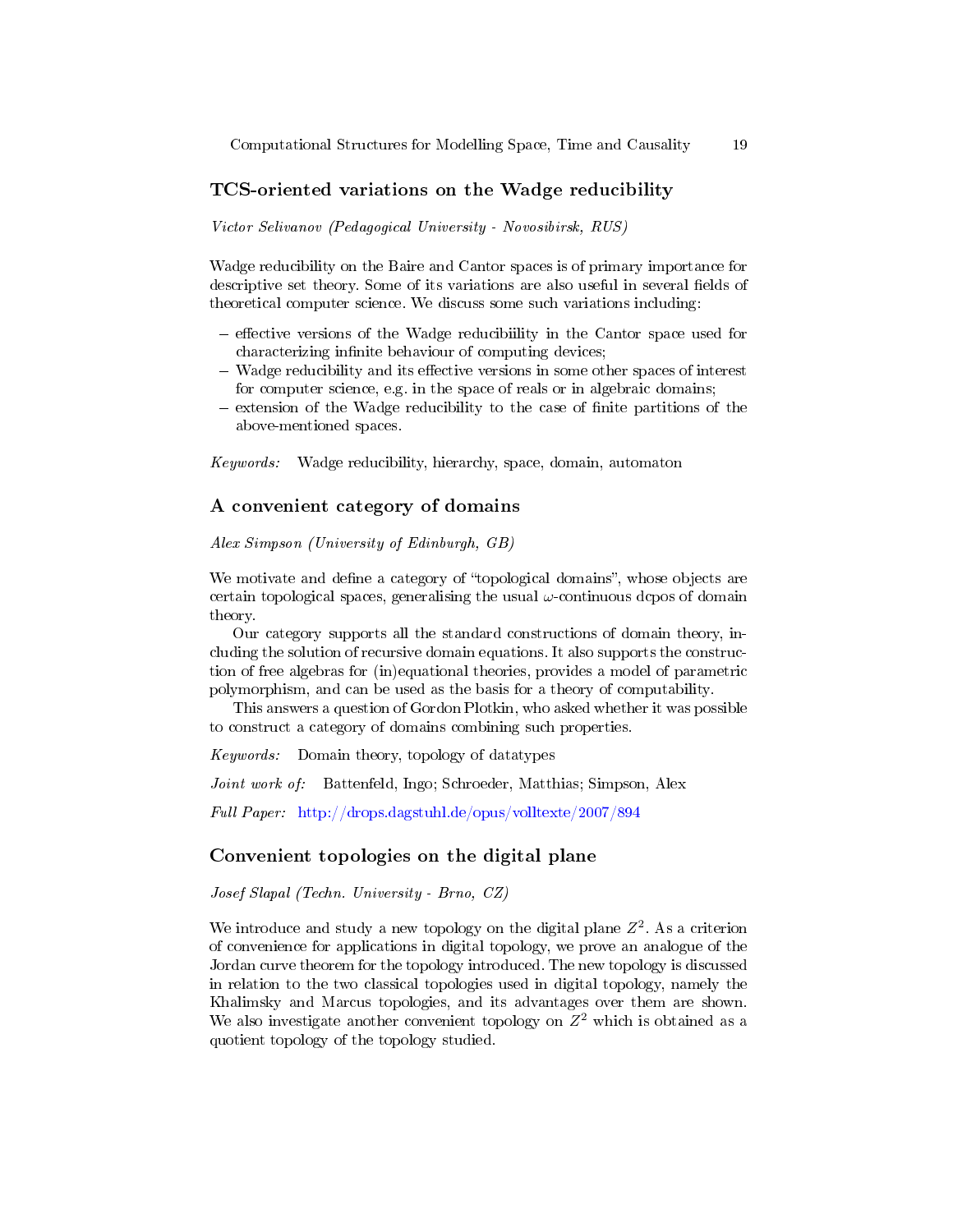Keywords: Digital topology, digital plane, Khalimsky topology, Alexandro topology, Jordan curve

#### Regions in discrete space.

Michael B. Smyth (Imperial College London, GB)

Space is viewed as a locally finite scattering of points. A relation of "overlap"  $(=$ connection, as in mereotopology) is defined over the cells of the space. (Formally, a cell is just a finite set of points.) Thus we have a graph  $G$  of cells. We argue that the ortholattice  $\overline{OG}$  of (ortho)closed subsets of vertices of  $G$  is appropriately taken as the lattice of regions of the space. This lattice is not distributive in general. However in the geometric setting we can show, by invoking a theorem in quantum logic due to Foulis and Randell (1973), that the lattice  $OG$ is orthomodular. This means that orthomodular lattice theory can be applied in computational geometry. In particular, a triangulation of the space is in effect the choice of a maximal Boolean subalgebra (that is, a block) of the region lattice.

This talk is based on "Discrete Spatial Models", by M. Smyth and J. Webster, to appear in the Handbook on Spatial Logics, eds. Aiello, van Benthem, Pratt-Hartmann.

Keywords: Space, computational geometry, orthomodular lattices, triangulation, region lattice

### A Construction Method for Partial Metrics

#### Dieter Spreen (Universität Siegen, D)

Partial metrics are weak metrics. They are still symmetric, but the distance of a point to itself may be zero. Partial metrics are used in spaces which beside of the total (ideal) objects that are usually studied in mathematics, contain partial objects appearing in the construction (computation) of the ideal ones. An important example of such spaces are domains in the sense of Scott. As has indeed been shown by M. B. Smyth,  $\omega$ -continuous domains are partial metrizable. It is well known that they are not metrizable in the usual sense. As do metrics in the case of e.g. the real numbers, in spaces like domains partial metrics allow to measure how close an approximation is to the result it is approximating. The self-distance gives a measure of partialness.

In the talk a method for the construction of partial metrics out of a given quasi-uniformity with countable base is presented. It is shown that the quasiuniformity induced by the partial metric thus obtained is the given one. Thus, the partial metric induces the same topology as the given quasi-uniformity. With respect to this partial metric the set of elements of self-distance zero (which can be considered as the final approximation results) is a  $G_{\delta}$  set.

Keywords: Partial metric, domain theory, quasi-uniformity, asymmetric topology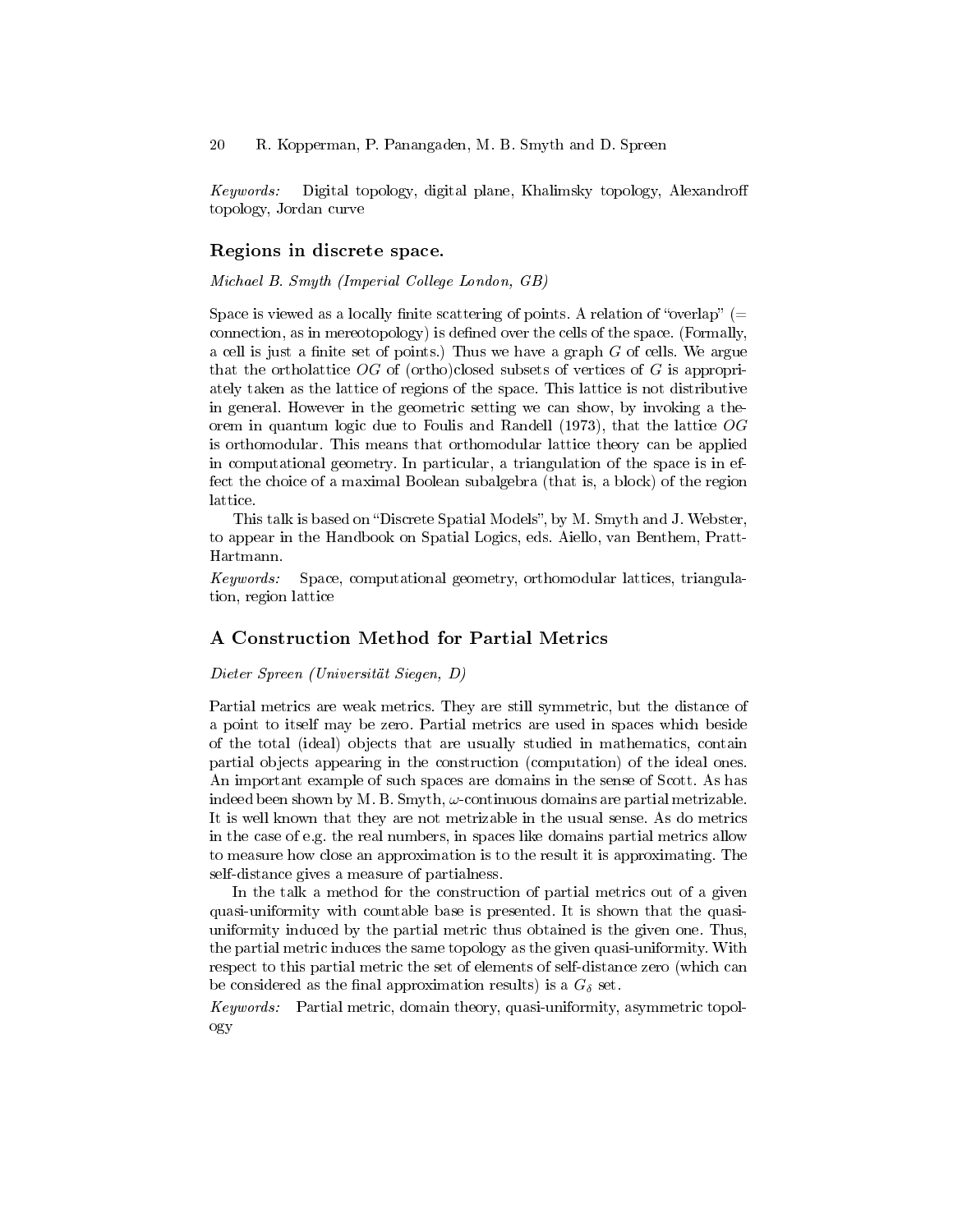# Localising Topology and Geometry in a Manifold-like Causal Set

Sumati Surya (Raman Research Institute - Bangalore, IND)

In the causal set approach to quantising gravity, continuum spacetime emerges as an approximation to an underlying locally finite partial order.

In this talk I will discuss this approximation scheme and show how a localised topology on the causet encodes the homology of a continuum globally hyperbolic spacetime. This localised topology can also be used to obtain a distance function which approximates to the spacelike distance on a Cauchy hypersurface in the continuum.

Keywords: Causal set, quantum gravity, hyperbolic spacetime

Joint work of: Surya, Sumati; Seth, Major; Rideout, David

### On the Reaxiomatisation of General Topology

Paul Taylor (Manchester University, GB)

Abstract Stone Duality (ASD) started in 1993 by asking "what if" we take Paré's Theorem (that the contravariant powerset functor is monadic) as an axiom. I write  $\Sigma^{(-)}$  +  $\Sigma^{(-)}$ .

That question began to get an answer in 1997 when I discovered another important, but easily overlooked, property of the powerset that I called the Euclidean principle,  $F \sigma \wedge \sigma \iff F \top \wedge \sigma$ , which led to an account of the quantifiers in a topos.

Remarkably, the only further component that was needed to turn this into a theory of locally compact topological spaces was the axiom that all maps are Scott-continuous.

Spaces that admit the quantifiers iff they are respectively compact and overt.

Recently, Andrej Bauer and I have specialised the theory to the real line. It worked like a dream, and there are very natural links to both elementary differential calculus and exact real computation. For the benefit of real analysts, I have even found a way of presenting the theory that hides its roots in category theory, lambda calculus and continuous lattices.

Unlike the real line in some other theories of recursive analysis, the one in ASD satisfies the Heine-Borel Theorem, that the closed interval is compact. This discovery vindicated my categorical intuition that the adjunction  $\Sigma^{(-)}$  +  $\Sigma^{(-)}$  should be monadic, whereas others had considered this idea bizarre and awkward, and had sought to omit from the theory. Unfortunately, working with this principle always seems to lead one back into the locally compact situation.

At Dagstuhl I propose to map out may escape plan, ie the generalisation of the theory beyond local compactness. I believe that the key is the subspace topology, ie how the functor  $\Sigma^{(-)}$  interacts with equalisers. This time, my intuition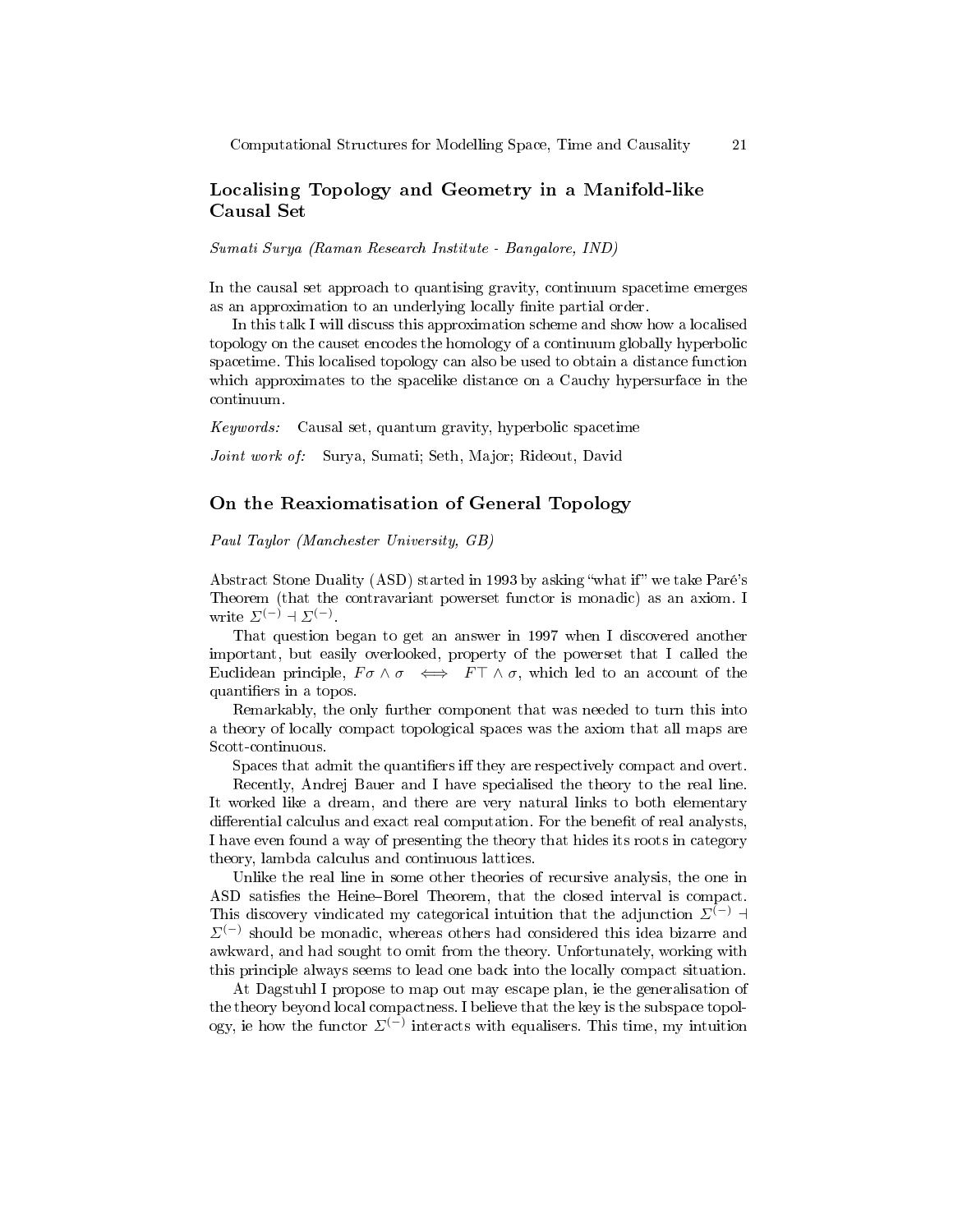conflicts with the currently available models, because in cartesian closed categories of spaces, the Sierpinski space  $\Sigma$  cannot be injective in the usual external sense. I will explain this, and the examples that support my intuition, including the weak<sup>∗</sup> -topology from functional analysis, and the relationship between compact subspaces and modal operators.

The mathematically formal theory, on the other hand, is able to reconstruct at least the category of spatial locales from those of my axioms that already have a model, including a non-computable "underlying set" axiom.

In conclusion, we now know what the picture is on the jig-saw puzzle, even though one or two of the pieces are still missing or disconnected.

The picture is complete enough for others to apply it to exact real computation, to begin to formulate functional analysis, and to look for new categorical constructions that might provide a model of the intuition.

Keywords: Stone duality, Heine-Borel, recursive analysis

Full Paper:

www.cs.man.ac.uk/∼[pt/ASD/extension.html](file:www.cs.man.ac.uk/~pt/ASD/extension.html)

# Lawson Topology of the space of formal balls and the hyperbolic subbase

Hideki Tsuiki (Kyoto University, J)

The set  $B(X)$  of formal balls in a metric space X has two natural topologies; the Lawson topology and the product topology. We investigate the difference of these two topologies, in particular for the case X is a normed vector space. Then, we consider another topology of  $X$  which is induced by the metric of  $X$ , that is, generated by insides and outsides hyperbolic curves in X, and study its relation to the Lawson topology of  $B(X)$ .

Keywords: Lawson Topology, Formal Balls, Domain Environment

Joint work of: Tsuiki, Hideki; Hattori, Yasunao

#### Only connect

Steven J. Vickers (University of Birmingham, GB)

The Intermediate Value Theorem is a fundamental theorem of analysis that follows from a topological fact, that intervals in the real line are connected. It is not straightforward to give a choice-free, constructive version for locales.

I shall describe an approach that uses a "logic of connected parts", based on the logic of parts implicit in the Vietoris hyperspace topology or Johnstone's Vietoris powerlocale or the Plotkin powerdomain.